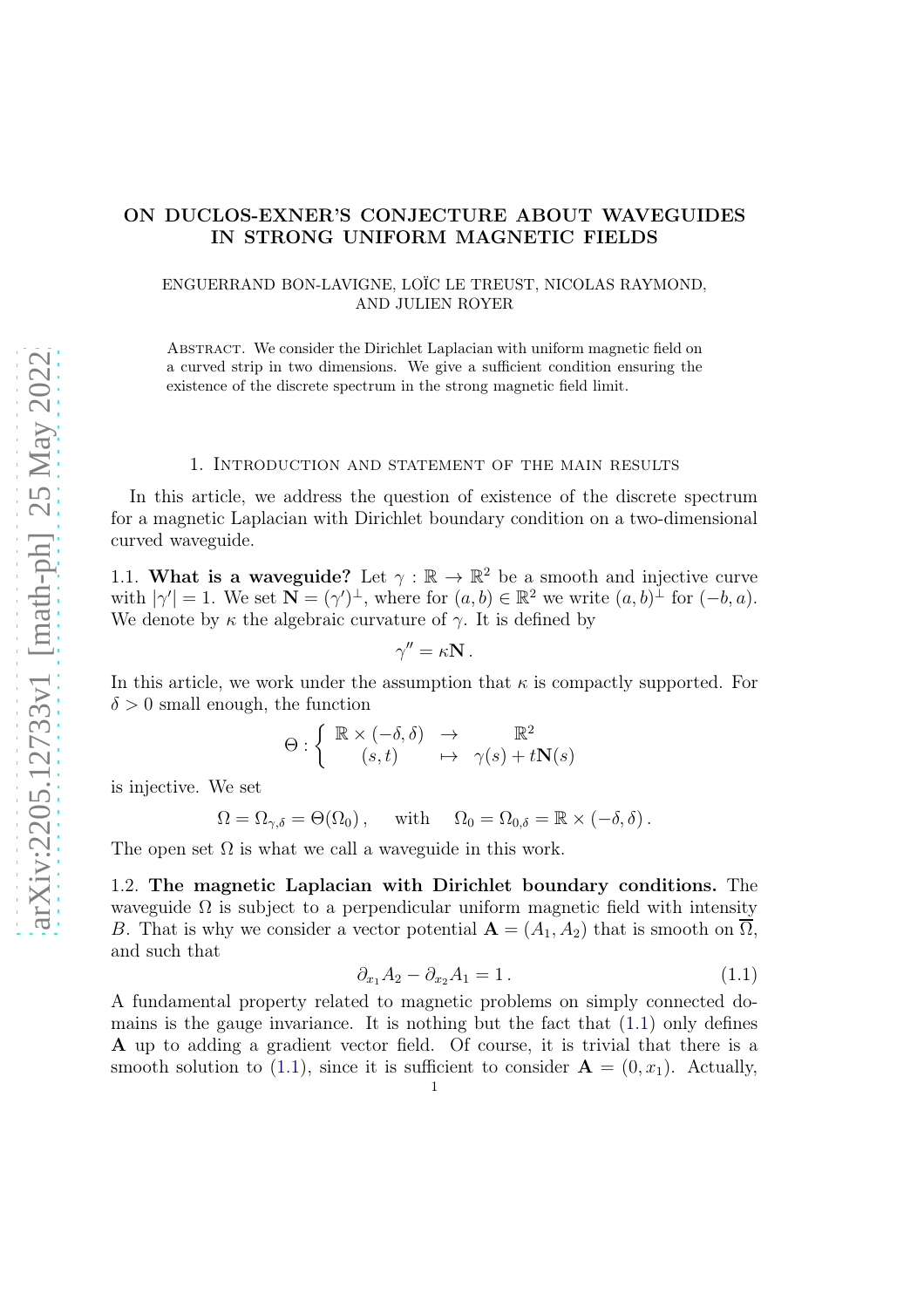one will see that there is a natural choice of vector potential in our setting. Finding a gauge that is adapted to the structure of the waveguide is in fact part of our problem and it has been tackled in the past; see, for instance, [\[6\]](#page-15-0) where a curvature-dependent gauge is introduced. We now assume that  $A$  can be chosen smooth on  $\overline{\Omega}$  and bounded with bounded derivatives (at any order). It will be explained in Proposition [1.3](#page-2-0) that we may indeed assume this.

For  $B > 0$ , we consider on  $\Omega$  the magnetic Laplacian corresponding to the uniform field equal to  $B$ :

<span id="page-1-0"></span>
$$
(-i\nabla - B\mathbf{A})^2 - B\,,\tag{1.2}
$$

subject to Dirichlet boundary conditions. The subtraction of  $B$  is made for the convenience of the analysis and does not change the presence or absence of discrete spectrum (it is based on relating the Schrödinger operator to the square of a Dirac operator). In order to use semiclassical analysis we also introduce the positive parameter  $h = B^{-1}$  and set

$$
\mathscr{P}_h = (-ih\nabla - \mathbf{A})^2 - h.
$$

The operator  $\mathscr{P}_h$  is well defined and selfadjoint on the domain

$$
\text{Dom}(\mathscr{P}_h) = H_0^1(\Omega) \cap H^2(\Omega).
$$

1.3. A subtle question and a conjecture by P. Duclos and P. Exner. Our aim is to study the existence of the discrete spectrum of  $\mathscr{P}_h$  in the semiclassical limit  $h \to 0$  (equivalent to the large magnetic field limit, see [\(1.2\)](#page-1-0)). This question of existence is actually subtle since, when  $h$  goes to 0, not only the bottom of the spectrum moves, but also the bottom of the essential spectrum. In this limit, it is natural to wonder if the bottom of the spectrum stays away from the threshold of the essential spectrum or collides with it. This question is all the more appealing that, when the magnetic field is zero, that is when considering the Dirichlet Laplacian on a strip, one knows that the discrete spectrum always exists as soon as the strip is not straight (see, for instance, [\[3\]](#page-15-1) or the book [\[8,](#page-16-0) Chapter 1]). It is also known that (variable) magnetic fields can play against the existence of the discrete spectrum. Such considerations can be found in [\[13,](#page-16-1) Theorem 2.8 & Proposition 2.11] where a magnetic Hardy inequality is proved when the magnetic field has compact support and used to establish that the discrete spectrum is empty when the magnetic field is strong enough (see also the original work  $[4]$ )<sup>[1](#page-1-1)</sup>.

In the mid nineties, buoyed by the momentum of their work [\[3\]](#page-15-1), Pierre Duclos and Pavel Exner conjectured that the discrete spectrum of  $(1.2)$  is empty when the magnetic field is strong enough (and uniform). This conjecture was explicitely formulated ten years ago during an "Open Problems" session in Barcelona, see [\[7\]](#page-16-2).

<span id="page-1-1"></span><sup>&</sup>lt;sup>1</sup>Let us also mention that, in [\[13\]](#page-16-1), the spectrum is also analyzed (by means of resolvent convergence) in the shrinking limit  $\delta \to 0$  with a possibly  $\delta$ -dependent magnetic field. Deriving effective operators in such regimes can actually be done in a quite general framework, see [\[9\]](#page-16-3).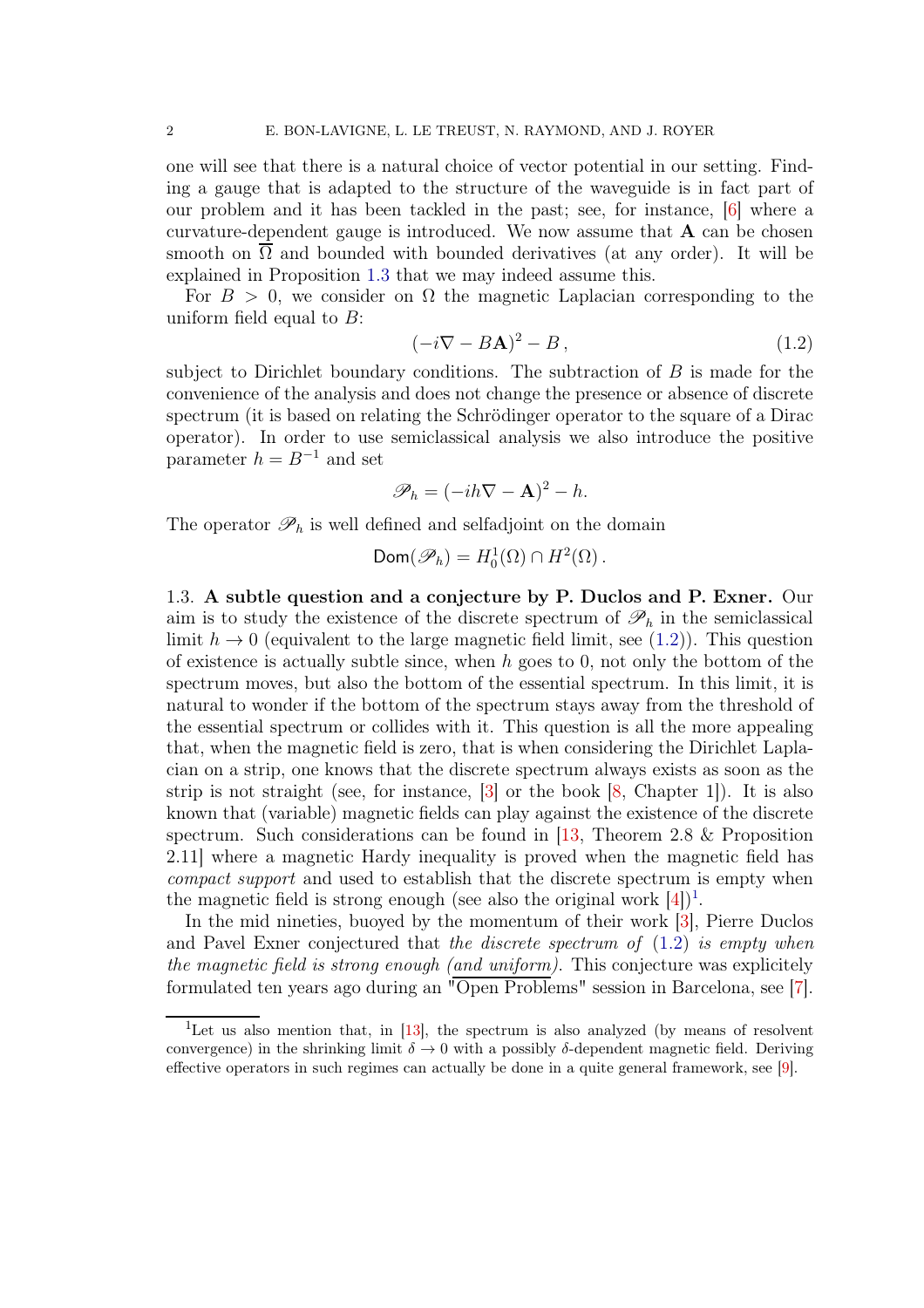Our main result disproves the conjecture when the waveguide has a fixed width  $\delta$ assumed to be small enough, but independently of B.

1.4. Main result. Our main result is the following.

<span id="page-2-2"></span>**Theorem 1.1.** Assume that  $\kappa^2$  has a unique maximum, which is non-degenerate. There exist  $\delta_0 > 0$  and  $h_0 > 0$  such that for all  $\delta \in (0, \delta_0)$  and all  $h \in (0, h_0)$  we have

$$
\inf \mathrm{sp}(\mathscr{P}_h) < \inf \mathrm{sp}_{\mathrm{ess}}(\mathscr{P}_h).
$$

In particular,  $\mathscr{P}_h$  has non-empty discrete spectrum.

We can be more precise and provide some bounds for the bottoms of spectrum and essential spectrum. For this we compare the spectral properties of the magnetic Laplacian on  $\Omega$  to those on  $\Omega_0$ . On  $\Omega_0$  we set  $\mathbf{A}_0(s,t) = (-t,0)$  and we consider on  $L^2(\Omega_0)$  the operator  $\mathscr{P}_{h,0} = (-ih\nabla - \mathbf{A}_0)^2 - h$ , with Dirichlet boundary conditions. Then, we have the following result about the essential spectrum of  $\mathscr{P}_h$ .

<span id="page-2-1"></span>**Proposition 1.2.** For  $h > 0$  we set

$$
\lambda_{\rm ess}(h) = \inf \mathrm{sp}(\mathscr{P}_{h,0}).
$$

Then

$$
\mathrm{sp}_{\mathrm{ess}}(\mathscr{P}_h)=\mathrm{sp}_{\mathrm{ess}}(\mathscr{P}_{h,0})=\mathrm{sp}(\mathscr{P}_{h,0})=[\lambda_{\mathrm{ess}}(h),+\infty)
$$

and

$$
\lambda_{\rm ess}(h) \geqslant \frac{(\pi h)^2}{4\delta^2} e^{-\delta^2/h}.
$$

To prove an upper bound on the bottom of the spectrum we first introduce on  $\Omega_0$  the function  $\phi_0$  defined by

$$
\phi_0(s,t) = \frac{t^2 - \delta^2}{2}.
$$

Then we define  $\hat{\phi}_0 = \phi_0 \circ \Theta^{-1} \in \mathscr{C}^\infty(\overline{\Omega})$ . In particular,  $\hat{\phi}_0$  vanishes on  $\partial\Omega$ . In order to perform the analysis of the bottom of the spectrum, we will use a function  $\phi$ , looking like  $\hat{\phi}_0$  at infinity, defined thanks to the following proposition.

<span id="page-2-0"></span>**Proposition 1.3.** There exists a unique  $\phi \in \mathscr{C}^{\infty}(\overline{\Omega})$  such that  $\Delta \phi = 1$ ,  $\phi_{|\partial \Omega} = 0$ , and  $\phi - \hat{\phi}_0 \in \mathscr{S}(\overline{\Omega})$ . Moreover, there exists  $c_0 > 0$  such that  $\partial_{\nu} \phi \geq c_0$  on  $\partial \Omega$ ,  $\nu$ being the outward pointing normal to the boundary.

Then, by gauge invariance, we can choose  $\mathbf{A} = \nabla \phi^{\perp}$  in the definition of  $\mathscr{P}_h$ . In particular, we may assume that **A** is bounded on  $\Omega$ , as announced in Section [1.2.](#page-0-1) Here comes our result ensuring the existence of the discrete spectrum.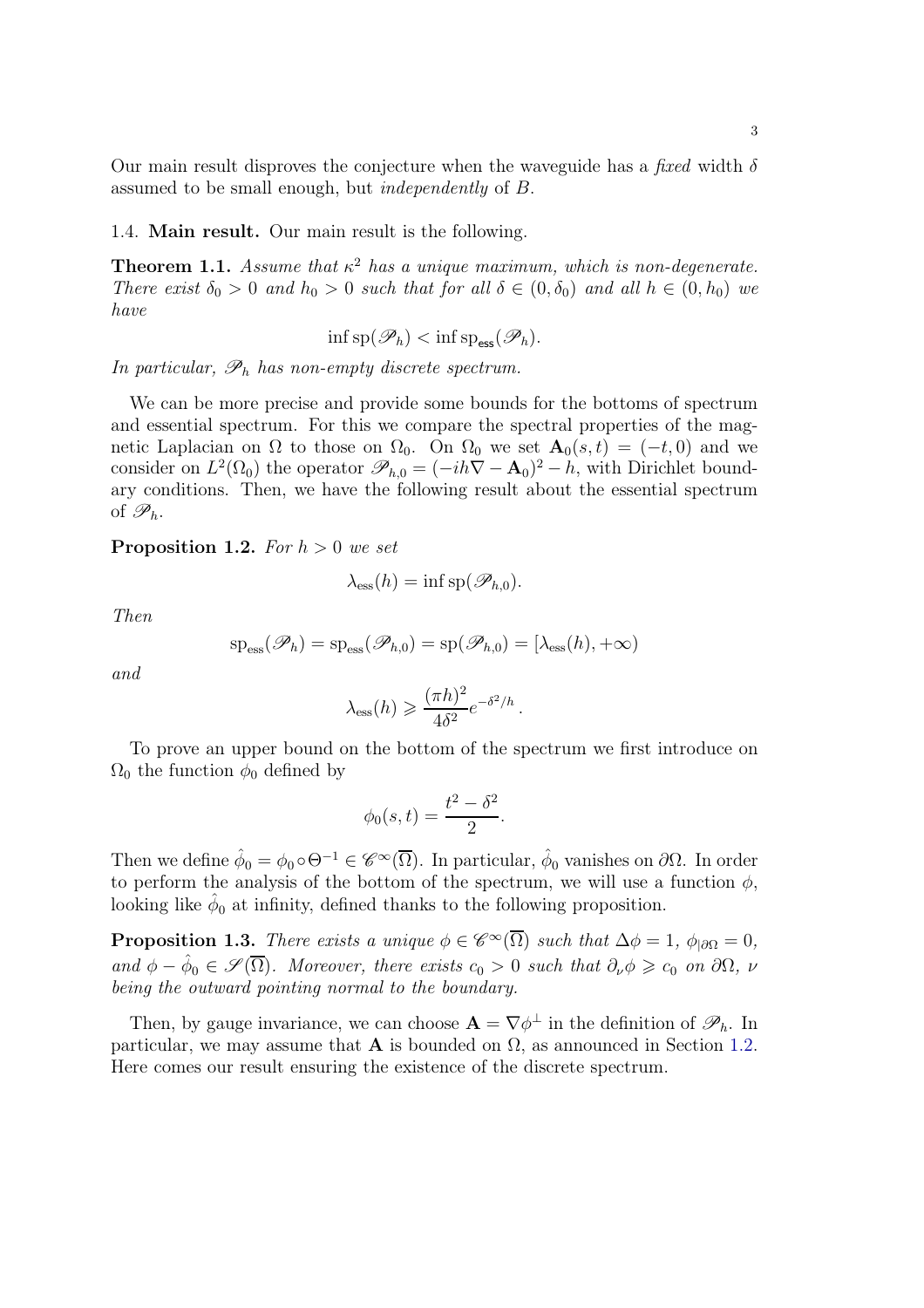<span id="page-3-1"></span>**Theorem 1.4.** Assume that  $\phi$  given by Proposition [1.3](#page-2-0) has a unique minimum  $\phi_{\min}$ (reached at  $x_{\min} \in \Omega$ ), which is non-degenerate and smaller than  $\min \phi_0 = -\delta^2/2$ . Then, as  $h \to 0$  we have

$$
\inf \mathrm{sp}(\mathscr{P}_h) \leqslant \frac{J}{\pi} \sqrt{\det \mathrm{Hess}_{x_{\min}} \phi} e^{2\phi_{\min}/h} (1 + o(1)),
$$

with

$$
J = \inf_{f \in \mathscr{E}} \|(\partial_{\nu} \phi)^{\frac{1}{2}} f\|_{\partial \Omega}^2,
$$

and

$$
\mathscr{E} = \{ f \in \mathscr{O}(\Omega) \cap H^1(\Omega) : f(x_{\min}) = 1 \},
$$

where  $\mathscr{O}(\Omega)$  is the set of holomorphic functions on  $\Omega$ .

Remark 1.5.

- i) The set  $\mathscr E$  is not empty as we can see by considering a function of the form  $f: z \mapsto c(z - z_1)^{-2}$  with  $z_1 \notin \overline{\Omega}$  and c such that  $f(x_{\min}) = 1$ .
- ii) Due to a classical trace theorem and the fact that  $\partial_{\nu}\phi$  is bounded, J is finite.
- iii) The fact that  $\phi$  has a unique minimum (which is non degenerate) can be ensured under explicit assumptions on the curvature  $\kappa$  and on the width of the waveguide, see Proposition [1.6](#page-3-0) below.
- iv) By using Proposition [1.2](#page-2-1) and under the assumption on  $\phi$  in Theorem [1.4,](#page-3-1) we have  $\inf \mathrm{sp}(\mathscr{P}_h) < \inf \mathrm{sp}_{\text{ess}}(\mathscr{P}_h)$ .

Our proof of Theorem [1.4](#page-3-1) is based on extensions of strategies used in  $[1]^2$  $[1]^2$ , where the asymptotic simplicity of the low-lying eigenvalues is established, under generic assumptions on  $\Omega$ . Let us emphasize that, in [\[1\]](#page-15-3),  $\Omega$  is assumed to be *bounded* and that the assumption on  $\phi$  can be ensured, in the uniform magnetic field case, when  $\Omega$  is *strictly convex* (thanks to the works by Kawohl [\[11,](#page-16-4) [12\]](#page-16-5)). In the present setting,  $\Omega$  is neither bounded, nor convex. Moreover, in our unbounded setting, one needs to be very careful since the functional spaces (such as the Hardy spaces) involved in  $[1]$  are no more obviously well-defined. The study of such spaces on strips<sup>[3](#page-3-3)</sup> has an interest of its own and their use to deduce precise spectral asymptotics will be the object of a future work. Fortunately, we do not need them to disprove Duclos-Exner's conjecture.

To complete our analysis, it remains to give a sufficient condition under which the assumption of Theorem [1.4](#page-3-1) is satisfied.

<span id="page-3-0"></span>**Proposition 1.6.** Assume that  $\kappa \in \mathscr{C}_0^{\infty}(\mathbb{R})$  and that  $\kappa^2$  has a unique maximun, which is non-degenerate. There exists  $\delta_0 > 0$  such that, for all  $\delta \in (0, \delta_0)$ ,  $\phi$  has a unique minimum in  $\Omega$ , which is non-degenerate. Moreover,  $\phi_{\min} < (\phi_0)_{\min}$ .

<sup>&</sup>lt;sup>2</sup>motivated by the seminal works  $[5]$  and  $[10]$ .

<span id="page-3-3"></span><span id="page-3-2"></span> $3$ which started a long time ago, see, for instance, [\[14\]](#page-16-7).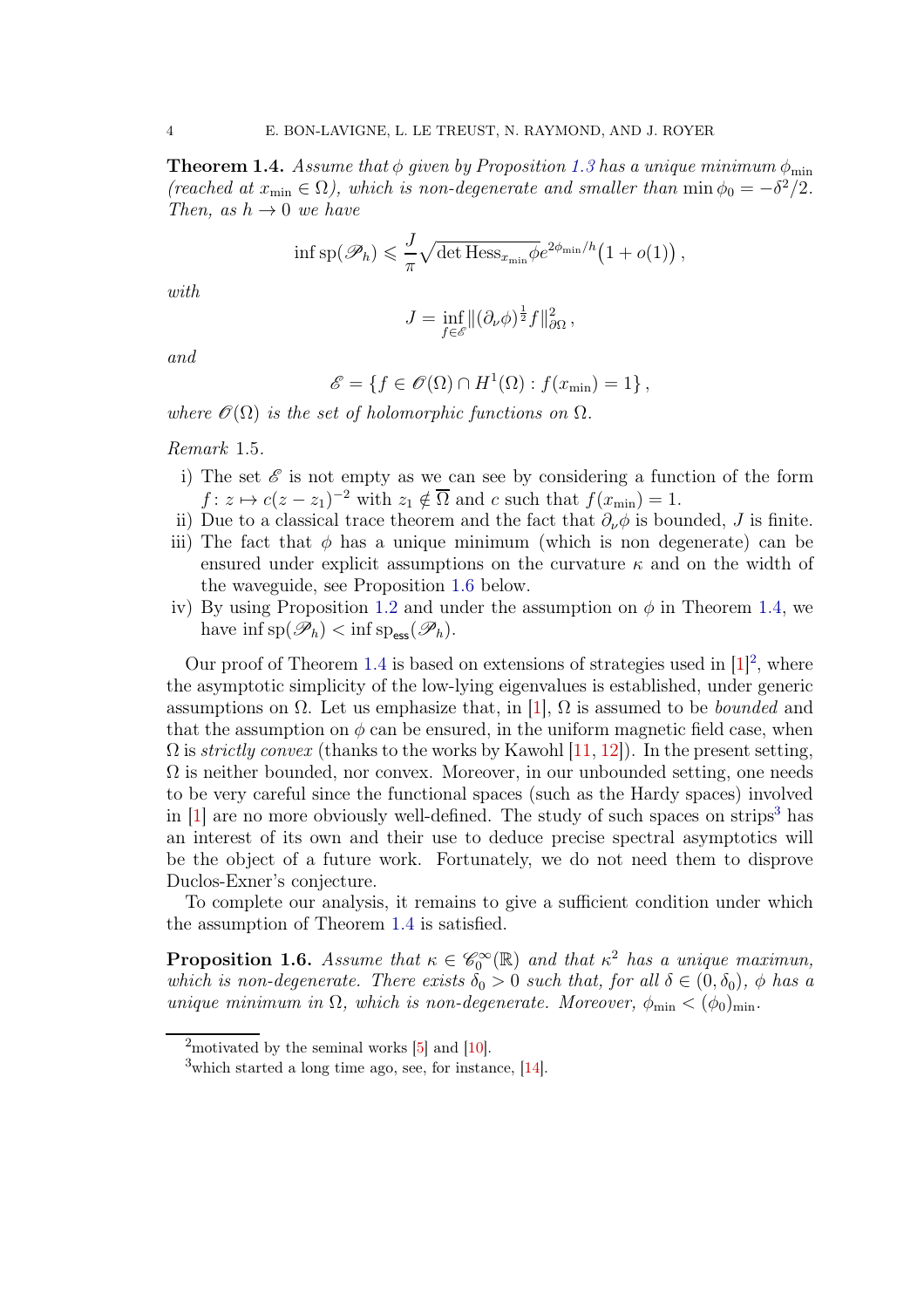Theorem [1.1](#page-2-2) follows from Proposition [1.2,](#page-2-1) Proposition [1.3,](#page-2-0) Theorem [1.4](#page-3-1) and Proposition [1.6.](#page-3-0) Due to our motivation to disprove a conjecture from the nineties, we provide the reader with rather self-contained proofs (and sometimes recall basic arguments). In Section [2,](#page-4-0) we analyze the essential spectrum and we prove Propo-sition [1.2.](#page-2-1) In Section [3,](#page-7-0) the existence of the function  $\phi$  is established and we prove Propositions [1.3](#page-2-0) and [1.6.](#page-3-0) In Section [4,](#page-12-0) we prove Theorem [1.4.](#page-3-1)

### 2. The Essential Spectrum

<span id="page-4-0"></span>In this section, we prove Proposition [1.2,](#page-2-1) which follows from Lemmas [2.2](#page-5-0) and [2.4.](#page-6-0) We first recall a classical result.

<span id="page-4-1"></span>**Lemma 2.1.** Let  $\phi \in C^{\infty}(\overline{\Omega})$  be bounded with bounded derivatives and  $A = \nabla \phi^{\perp}$ . For all  $\psi \in H_0^1(\Omega)$ , we have

$$
\|(-ih\nabla - \mathbf{A})\psi\|_{L^2(\Omega)}^2 - h\|\psi\|_{L^2(\Omega)}^2 = 4h^2 \int_{\Omega} e^{-2\phi/h} |\partial_{\overline{z}} u|^2 dx,
$$

where  $u := e^{\phi/h}\psi \in H_0^1(\Omega)$ .

Proof. We have

$$
4h^2 \int_{\Omega} e^{-2\phi/h} |\partial_{\overline{z}} u|^2 dx = \int_{\Omega} |e^{-\phi/h} (h\partial_1 + ih\partial_2) u|^2 dx
$$
  
\n
$$
= \int_{\Omega} |(h\partial_1 + ih\partial_2)e^{-\phi/h} u - [h\partial_1 + i\partial_2, e^{-\phi/h}] u|^2 dx
$$
  
\n
$$
= \int_{\Omega} |(h\partial_1 + i\partial_2\phi + ih\partial_2 + \partial_1\phi) \psi|^2 dx
$$
  
\n
$$
= \int_{\Omega} |(h\partial_1 - iA_1 + ih\partial_2 + A_2) \psi|^2 dx
$$
  
\n
$$
= \int_{\Omega} |(L_1 + iL_2) \psi|^2 dx, \quad L_j = -ih\partial_j - A_j.
$$

Then, we get

$$
4h^2 \int_{\Omega} e^{-2\phi/h} |\partial_{\overline{z}} u|^2 dx = ||(-ih\nabla - \mathbf{A})\psi||^2 + 2\text{Re}\langle L_1\psi, iL_2\psi\rangle
$$
  
= 
$$
||(-ih\nabla - \mathbf{A})\psi||^2 + 2\text{Im}\langle L_1\psi, L_2\psi\rangle.
$$

Note that

$$
2\mathrm{Im}\langle L_1\psi, L_2\psi\rangle = 2\mathrm{Im}\langle \psi, L_1L_2\psi\rangle
$$
  
= 
$$
2\mathrm{Im}\langle \psi, L_2L_1\psi + [L_1, L_2]\psi\rangle
$$
  
= 
$$
2\mathrm{Im}\langle L_2\psi, L_1\psi\rangle - 2h.
$$

The conclusion follows.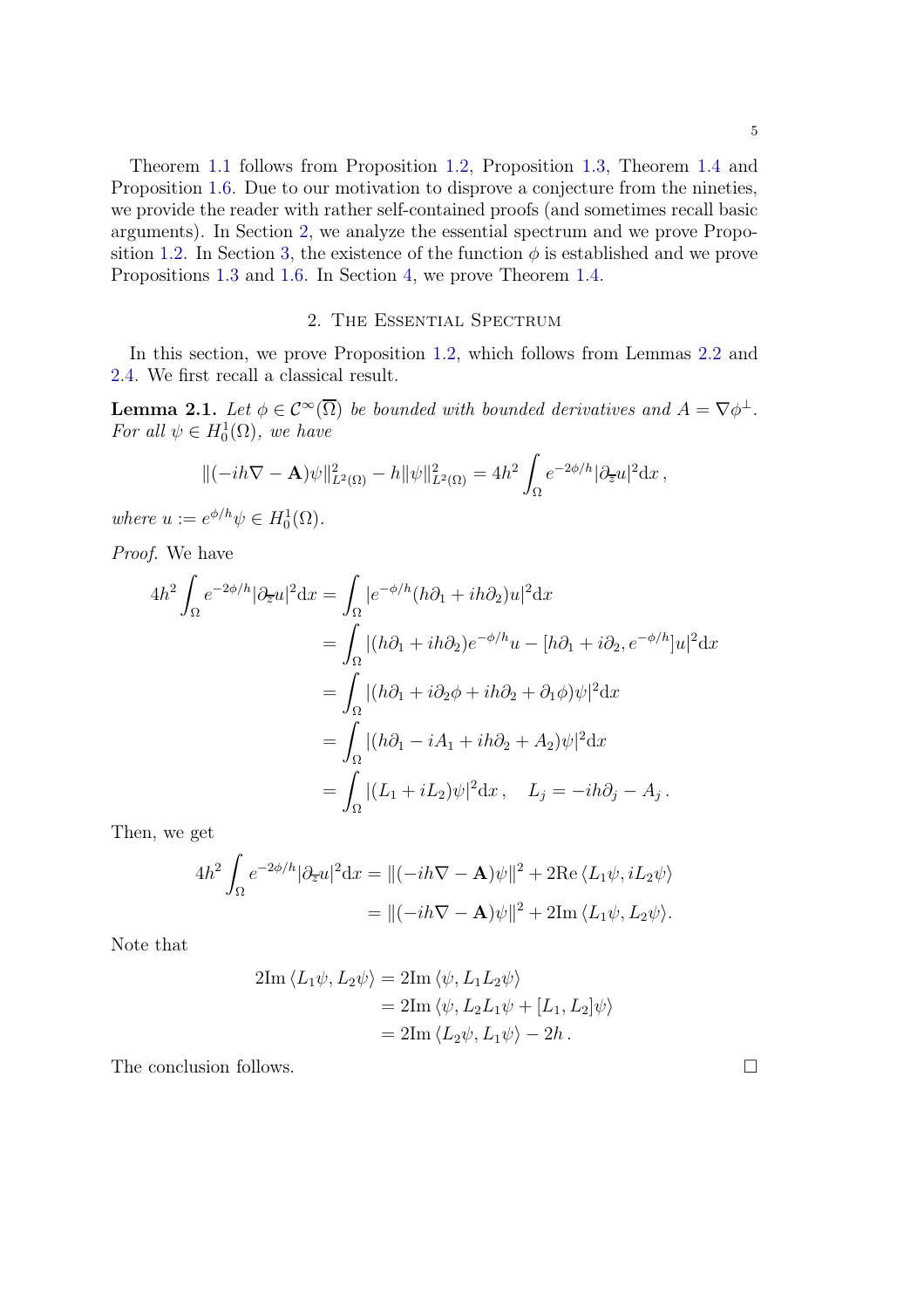<span id="page-5-0"></span>**Proposition 2.2.** For all  $h > 0$  we have

$$
\mathrm{sp}(\mathscr{P}_{h,0}) = [\lambda_{\mathrm{ess}}(h), +\infty),
$$

and

$$
\lambda_{\rm ess}(h) \geqslant \frac{(\pi h)^2}{4\delta^2} e^{-\delta^2/h}.
$$

Proof. By using the Fourier transform, we have

$$
\mathscr P_{h,0}=\int^\oplus\mathscr P_{h,0,\xi}\mathrm{d}\xi\,,
$$

where the operator

$$
\mathscr{P}_{h,0,\xi} = -h^2 \partial_t^2 + (\xi + t)^2 - h
$$

is equipped with the Dirichlet conditions at  $t = \pm \delta$ . Let us denote by  $(\gamma_n(\xi, h))_{n \geq 1}$ the increasing sequence of its eigenvalues. A straightforward application of the min-max theorem shows that, for all  $h > 0$ ,

$$
\lim_{\xi \to \pm \infty} \gamma_n(\xi, h) = +\infty \, .
$$

We get

$$
\mathrm{sp}(\mathscr{P}_{h,0}) = [\min_{\xi \in \mathbb{R}} \gamma_1(\xi,h), +\infty) = \mathrm{sp}_{\mathrm{ess}}(\mathscr{P}_{h,0}).
$$

By the min-max principle, we have

$$
\inf \mathrm{sp}(\mathscr{P}_{h,0}) = \inf_{\psi \in H_0^1(\Omega_0) \setminus \{0\}} \frac{\|(-ih\nabla - \mathbf{A}_0)\psi\|^2 - h\|\psi\|^2}{\|\psi\|^2},
$$

and, by letting  $\psi = e^{-\phi_0/h}u$ , we get

$$
\inf \mathrm{sp}(\mathscr{P}_{h,0}) = \inf_{u \in H_0^1(\Omega_0) \setminus \{0\}} \frac{4h^2 \|e^{-\phi_0/h}\partial_{\overline{z}} u\|^2}{\|e^{-\phi_0/h}u\|^2}.
$$

This allows to get the rough lower bound

$$
\inf \mathrm{sp}(\mathscr{P}_{h,0}) \geqslant e^{-\delta^2/h} \inf_{u \in H_0^1(\Omega_0) \setminus \{0\}} \frac{4h^2 \|\partial_{\overline{z}} u\|^2}{\|u\|^2}
$$

$$
\geqslant h^2 e^{-\delta^2/h} \lambda_1^{\mathrm{Dir}}((-\delta,\delta))
$$

$$
\geqslant \frac{(\pi h)^2}{4\delta^2} e^{-\delta^2/h}.
$$

This last argument already appeared in [\[10,](#page-16-6) Theorem 3.1].  $\square$ 

Let us recall the following classical result.

<span id="page-5-1"></span>**Lemma 2.3.** Consider  $(T_1, Dom(T_1))$  and  $(T_2, Dom(T_2))$  two closed operators on a Banach space E. Assume that there exists  $z_0 \in \rho(T_1) \cap \rho(T_2)$  such that the operator  $K: (T_1 - z_0)^{-1} - (T_2 - z_0)^{-1} : E \to E$  is compact. Then,

$$
sp_{\rm ess}(T_1)=sp_{\rm ess}(T_2).
$$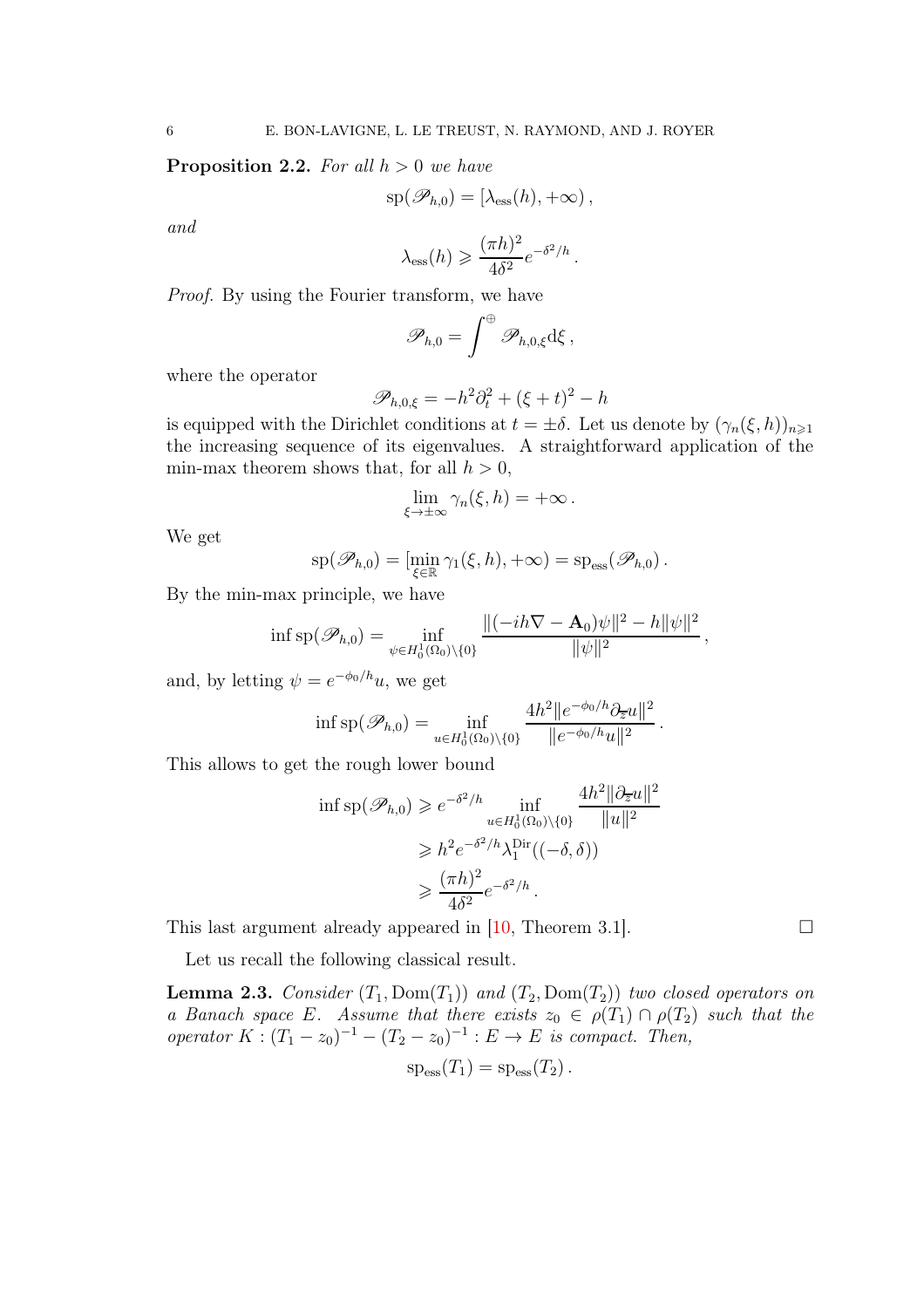Proof. Let us recall the proof and note that it does not require the selfadjointness of  $T_1$  or  $T_2$ . We recall that  $\lambda \in \text{sp}_{\text{ess}}(T_1)$  if and only if  $T_1 - \lambda$  is not a Fredholm operator with index 0.

Consider  $\lambda \notin \text{sp}_{\text{ess}}(T_1)$  and write

$$
T_2 - \lambda = T_2 - z_0 + (z_0 - \lambda) = (\text{Id} + (z_0 - \lambda)(T_2 - z_0)^{-1}) (T_2 - z_0)
$$
  
=  $(\text{Id} + (\lambda - z_0)K + (z_0 - \lambda)(T_1 - z_0)^{-1}) (T_2 - z_0)$   
=  $((\lambda - z_0)K + (T_1 - \lambda)(T_1 - z_0)^{-1}) (T_2 - z_0).$ 

Now, notice that  $T_2 - z_0$ : Dom $(T_2) \rightarrow E$  is Fredholm with index 0 (since it is bijective). The operator  $(T_1 - z_0)^{-1}$ :  $E \to \text{Dom}(T_1)$  is also bijective and thus Fredholm with index 0. Therefore  $(T_1 - \lambda)(T_1 - z_0)^{-1}$ :  $E \to E$  is also Fredholm with index 0 (see  $[2,$  Corollary 5.7]). Since K is compact,

$$
(\lambda - z_0)K + (T_1 - \lambda)(T_1 - z_0)^{-1}
$$

is still Fredholm with index 0 (see [\[2,](#page-15-5) Corollary 5.9]). Thus,  $T_2 - \lambda$  is Fredholm with index  $0$  (again by  $[2,$  Corollary 5.7]).

Thanks to Lemma [2.3,](#page-5-1) it is rather easy to get the following.

<span id="page-6-0"></span>**Lemma 2.4.** For all  $h > 0$ , we have  $sp_{ess}(\mathscr{P}_h) = sp_{ess}(\mathscr{P}_{h,0})$ .

*Proof.* The operator  $\mathcal{P}_h$  is unitarily equivalent to the selfadjoint operator  $\widetilde{\mathcal{P}}_h$  (on  $L^2(\Omega_0, dsdt)$  given by

$$
\widetilde{\mathscr{P}}_h = -\partial_t^2 + (a^{-\frac{1}{2}}(D_s - \tilde{A}(s,t))a^{-\frac{1}{2}})^2 - \frac{\kappa^2}{4a^2} - h\,, \quad a(s,t) = 1 - t\kappa(s)\,,
$$

where  $\tilde{A}(s,t) = t - \kappa(s) \frac{t^2}{2}$  $\frac{d^2}{2}$ . Since  $\kappa$  is compactly supported, we see that  $\widetilde{\mathscr{P}}_h$  acts as  $\mathscr{P}_{h,0}$  away from a compact set.

Let us now apply Lemma [2.3](#page-5-1) with  $T_1 = \mathscr{P}_{h,0}, T_2 = \widetilde{\mathscr{P}}_h$  and  $z_0 = i$ . The resolvent formula gives

$$
K = (T_1 - z_0)^{-1} (T_2 - T_1)(T_2 - z_0)^{-1}.
$$

In our case, we have

$$
T_2 - T_1 = a^{-\frac{1}{2}} \left[ (D_s - \tilde{A}) a^{-1} (D_s - \tilde{A}) \right] a^{-\frac{1}{2}} - (D_s - t)^2 - \frac{\kappa^2}{4a^2}.
$$

Computing some commutators shows that we can find three smooth functions on  $\Omega_0$ , compactly supported with respect to s,  $W_1$ ,  $W_2$  and  $W_3$  such that

$$
T_2 - T_1 = W_1(s,t)D_s^2 + W_2(s,t)D_s + W_3(s,t).
$$

Then, by elliptic regularity and the Kolmogorov-Riesz theorem (see [\[2,](#page-15-5) Theorem 4.14 & Remark 4.15]), we notice that  $W(\widetilde{\mathscr{P}}_h - i)^{-1} : L^2(\Omega_0) \to H^1(\Omega_0)$  is compact for all  $W \in \mathscr{C}_0^{\infty}(\overline{\Omega_0})$ . This shows that the terms involving  $W_2$  and  $W_3$  in K are compact operators on  $L^2(\Omega_0)$  (by using that the set of compact operators forms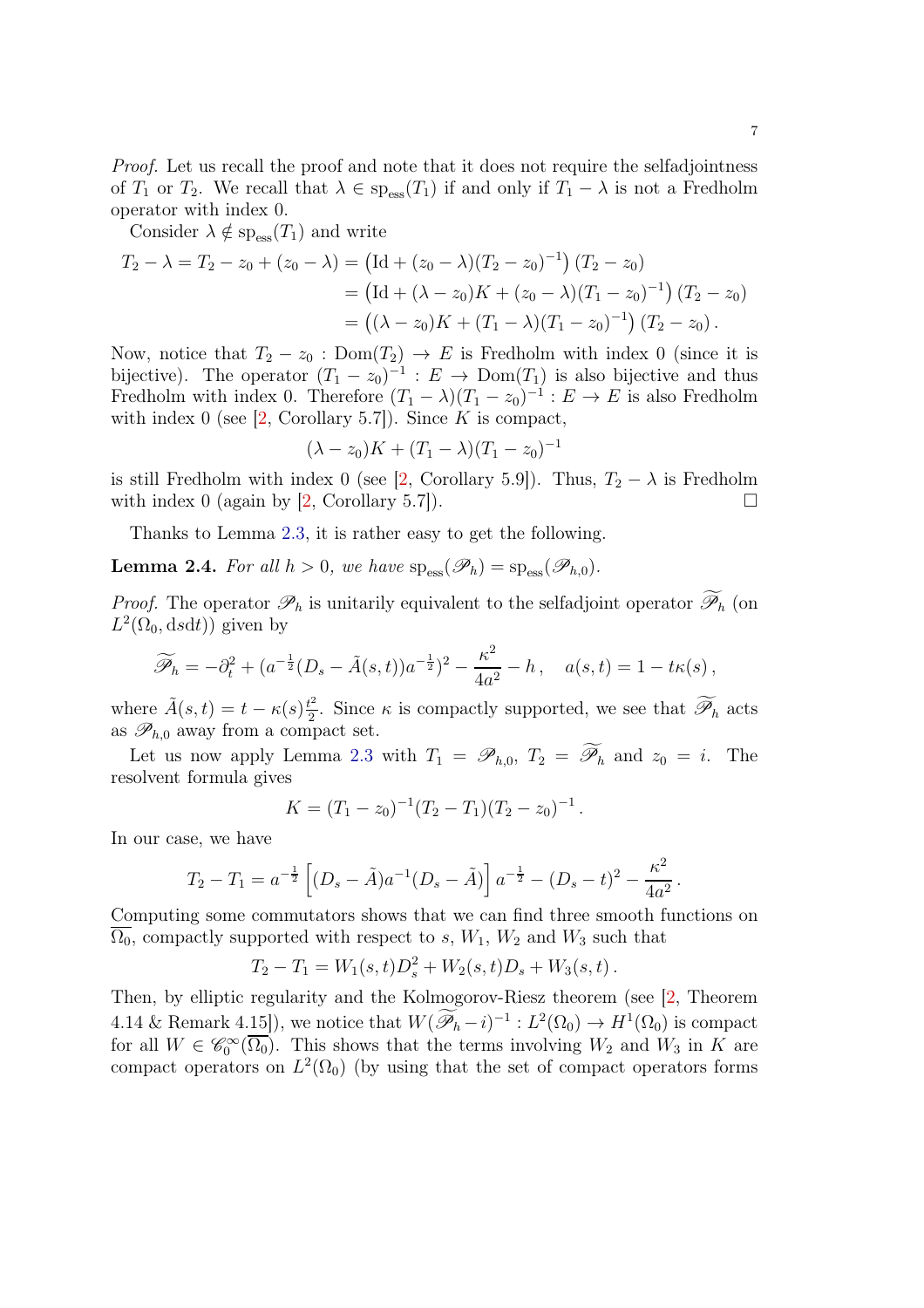an ideal). Concerning the term involving  $W_1$ , we notice, on the one hand, that  $D_s^2(\widetilde{\mathscr{P}}_h-i)^{-1}$  is bounded on  $L^2(\Omega_0)$  and, on the other hand, that  $(\mathscr{P}_{h,0}-i)^{-1}W_1$ :  $L^2(\Omega_0) \to L^2(\Omega_0)$  is compact since the operators

$$
[(\mathscr{P}_{h,0} - i)^{-1}, W_1] = -(\mathscr{P}_{h,0} - i)^{-1}[\mathscr{P}_{h,0}, W_1](\mathscr{P}_{h,0} - i)^{-1}
$$

and  $W_1(\mathscr{P}_{h,0} - i)^{-1} : L^2(\Omega_0) \to L^2(\Omega_0)$  are compact.

<span id="page-7-0"></span>Applying Lemma [2.3,](#page-5-1) the conclusion follows.

#### 3. ON THE FUNCTION  $\phi$

In this section we prove Propositions [1.3](#page-2-0) and [1.6.](#page-3-0) We recall that  $\phi_0$  and  $\tilde{\phi}_0$  were defined before Proposition [1.3.](#page-2-0)

3.1. Proof of Proposition [1.3.](#page-2-0) Assume that two functions  $\phi_1$  and  $\phi_2$  satisfy the conclusions of the proposition. Then  $\phi_1 - \phi_2$  is harmonic in  $\Omega$  and belongs to  $H_0^1(\Omega)$ . This implies that  $\phi_1 = \phi_2$  and gives uniqueness.

Since the tube  $\Omega$  is straight at infinity, we have  $\Delta\hat{\phi}_0 = 1$  outside a compact set. In particular,  $1 - \Delta \hat{\phi}_0 \in L^2(\Omega)$ . By the Poincaré inequality (see, for instance, [\[3\]](#page-15-1) for the case of a waveguide) and the Riesz representation theorem, there exists a unique  $f_0 \in H_0^1(\Omega)$  such that

$$
\forall \varphi \in H_0^1(\Omega), \quad \int_{\Omega} \nabla f_0 \cdot \nabla \varphi \, dx = \int_{\Omega} (1 - \Delta \hat{\phi}_0) \varphi \, dx
$$

Then  $-\Delta f_0 = 1 - \Delta \hat{\phi}_0$  in the sense of distributions, and  $f_0$  belongs to  $\mathscr{C}^{\infty}(\overline{\Omega})$  by elliptic regularity.

Let  $V = 1 - \Delta \hat{\phi}_0$  and consider a non-negative and bounded Lipschitzian function  $Φ$  on  $Ω$ . We have

$$
\langle -\Delta f_0, e^{2\Phi} f_0 \rangle = \int_{\Omega} V e^{2\Phi} f_0 \mathrm{d}x \,.
$$

Taking the real part and integrating by parts in the left-hand-side, we get the "Agmon formula"

$$
\|\nabla (e^{\Phi} f_0)\|_{L^2(\Omega)}^2 - \|f_0 e^{\Phi} \nabla \Phi\|_{L^2(\Omega)}^2 = \text{Re} \int_{\Omega} V e^{2\Phi} f_0 \, dx \,.
$$

Since V has compact support, it follows that

$$
\|\nabla (e^{\Phi} f_0)\|_{L^2(\Omega)}^2 - \|f_0 e^{\Phi} \nabla \Phi\|_{L^2(\Omega)}^2 \le \|V\|_{L^2(\Omega)} \|f_0\|_{L^2(\Omega)} \max_{\text{supp} V} e^{2\Phi}.
$$

By the Poincaré inequality we have

$$
\|\nabla(e^{\Phi}f_0)\|^2 \geqslant \lambda_1(\Omega) \|e^{\Phi}f_0\|^2,
$$

where  $\lambda_1(\Omega) > 0$  is the infimum of the spectrum of the Dirichlet Laplacian on  $\Omega$ . This shows that

$$
\left(\lambda_1(\Omega)-\|\nabla\Phi\|_{\infty}^2\right)\int_{\Omega}e^{2\Phi}|f_0|^2\mathrm{d} x\leqslant\|V\|_{L^2(\Omega)}\|f_0\|_{L^2(\Omega)}\max_{\text{suppV}}e^{2\Phi}.
$$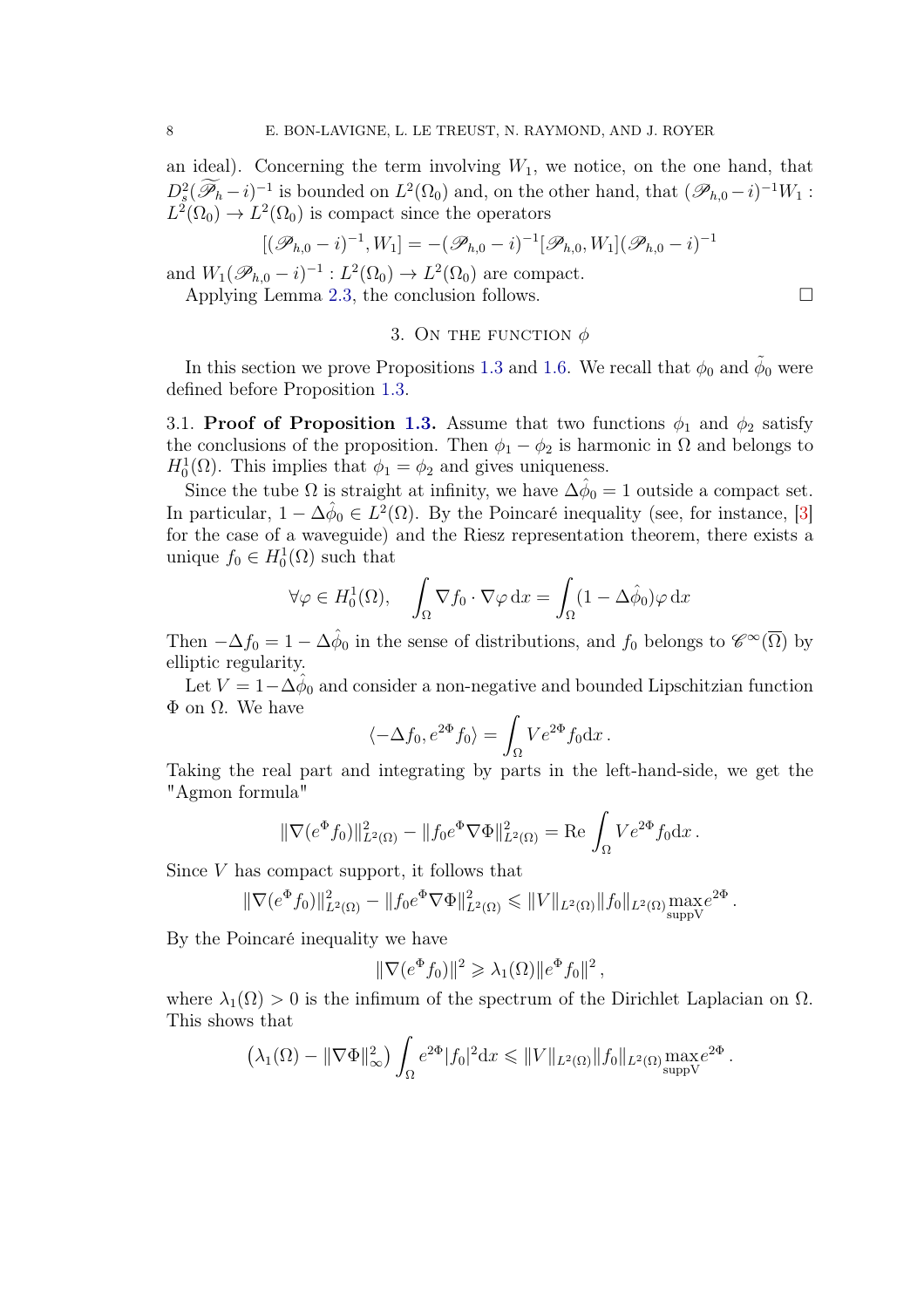Choosing  $\Phi(x) = \Phi_m(x) = \alpha \min(\langle x \rangle, m)$  (with  $\alpha > 0$  fixed small enough) and letting  $m \to +\infty$ , we see by the Fatou lemma that there exists  $C > 0$  such that

$$
\int_{\Omega} e^{2\alpha \langle x \rangle} |f_0|^2 \mathrm{d}x \leqslant C ||f_0||_{L^2(\Omega)}.
$$

Coming back to the Agmon formula, we also see that  $f_0$  exponentially decays in  $H<sup>1</sup>$ -norm. By means of elliptic estimates, we can check that it is also the case in  $H^k(\Omega)$  for all k. This proves in particular that  $f_0$  belongs to the Schwartz class  $\mathscr{S}(\overline{\Omega}).$ 

We set  $\phi = \hat{\phi}_0 - f_0$ . It is smooth, it satisfies the Dirichlet condition,  $\phi - \hat{\phi}_0$ belongs to  $\mathscr{S}(\overline{\Omega})$  and  $\Delta \phi = 1$ . It remains to discuss the uniform positivity of the normal derivative. By the Hopf lemma we already know that  $\partial_{\nu}\phi > 0$  on  $\partial\Omega$ , so it is enough to show that this estimate is uniform at infinity.

We have

$$
\partial_{\nu}\phi = \partial_{\nu}\hat{\phi}_0 - \partial_{\nu}f_0.
$$

Since  $\Theta$  is a rotation at infinity, we see by the explicit expression of  $\phi_0$  that there exists  $c_1 > 0$  such that, for all  $x \in \partial\Omega$  with a sufficiently large curvilinear abscissa,

$$
\partial_{\nu}\hat{\phi}_0\geqslant 2c_1\,.
$$

On the other hand, since  $f_0 \in \mathscr{S}(\overline{\Omega})$  we have

$$
\lim_{\substack{|x| \to +\infty \\ x \in \partial \Omega}} \partial_{\nu} f_0(x) = 0.
$$

Then  $\partial_{\nu}\phi(x) \geq c_1$  for  $x \in \partial\Omega$  large enough, and we deduce the uniform positivity of  $\partial_{\nu}\phi$  on  $\partial\Omega$ .

### 3.2. Proof of Proposition [1.6.](#page-3-0) For  $(s, t) \in \Omega_0$  we set

$$
a(s,t) = \det (\text{Jac}(\Theta)(s,t)) = 1 - t\kappa(s).
$$

Let  $\tilde{\phi} = \phi \circ \Theta$ . For  $s \in \mathbb{R}$  and  $\tau \in (-1, 1)$  we set

$$
a_{\delta}(s,\tau) = a(s,\delta\tau)
$$
 and  $\psi(s,\tau) = \delta^{-2}a_{\delta}(s,\tau)^{\frac{1}{2}}\tilde{\phi}(s,\delta\tau)$ ,

Finally we define on  $\mathbb{R} \times (-1,1)$  the differential operator

$$
\mathscr{M}_{\delta} = \partial_{\tau}^2 + \delta^2 \big( a_{\delta}^{-\frac{1}{2}} \partial_s a_{\delta}^{-\frac{1}{2}} \big)^2 + \frac{\delta^2 \kappa^2}{4a_{\delta}^2}.
$$

<span id="page-8-0"></span>**Lemma 3.1.** We have  $\mathscr{M}_{\delta}\psi = a_{\delta}^{\frac{1}{2}}$  and  $\psi(\cdot, \pm 1) = 0$ .

*Proof.* Since  $\tilde{\phi}(s, \pm \delta) = 0$  we have  $\psi(\cdot, \pm 1) = 0$  for all  $s \in \mathbb{R}$ . In the tubular coordinates the equality  $\Delta \phi = 1$  reads

$$
(a^{-1}\partial_s a^{-1}\partial_s + a^{-1}\partial_t a\partial_t)\tilde{\phi} = 1.
$$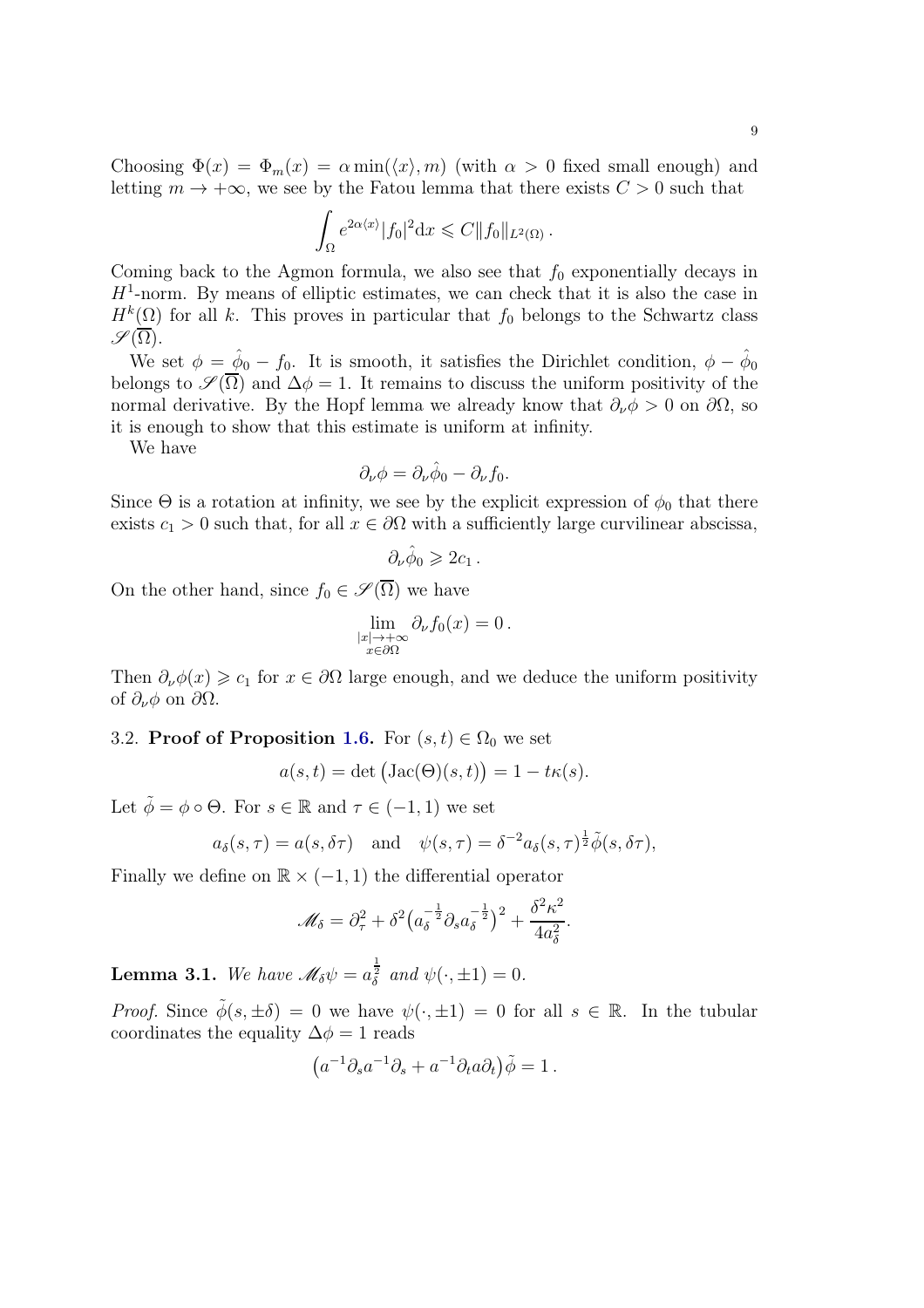Setting  $\check{\phi} = a^{\frac{1}{2}} \tilde{\phi}$  we get

$$
\[ \left( a^{-\frac{1}{2}} \partial_s a^{-\frac{1}{2}} \right)^2 + \left( a^{-\frac{1}{2}} \partial_t a^{\frac{1}{2}} \right) \left( a^{\frac{1}{2}} \partial_t a^{-\frac{1}{2}} \right) \] \check{\phi} = a^{\frac{1}{2}},
$$

or

$$
\[ \left( a^{-\frac{1}{2}} \partial_s a^{-\frac{1}{2}} \right)^2 + \left( \partial_t - \frac{\kappa}{2a} \right) \left( \partial_t + \frac{\kappa}{2a} \right) \] \check{\phi} = a^{\frac{1}{2}},
$$

which gives

$$
\[ \left( a^{-\frac{1}{2}} \partial_s a^{-\frac{1}{2}} \right)^2 + \partial_t^2 + \frac{\kappa^2}{4a^2} \right] \check{\phi} = a^{\frac{1}{2}}.
$$

Since  $\psi(s,\tau) = \delta^{-2}\check{\phi}(s,\delta\tau)$ , the conclusion follows.

<span id="page-9-0"></span>*Proof of Proposition [1.6.](#page-3-0)* We look for an approximation  $\Psi_5$  of  $\psi$ , in the sense that  $\mathscr{M}_{\delta}(\psi - \Psi_5) = \mathscr{O}_{H^2(\mathbb{R} \times (-1,1))}(\delta^5), \quad \psi - \Psi_5 \in H^2 \cap H_0^1(\mathbb{R} \times [-1,1])$ . (3.1)

By elliptic regularity this will give

$$
\|\psi - \Psi_5\|_{H^4(\mathbb{R} \times [-1,1])} = \mathscr{O}(\delta^3),
$$

and then, by Sobolev embeddings,

<span id="page-9-1"></span>
$$
\|\psi - \Psi_5\|_{\mathscr{C}^2(\mathbb{R} \times [-1,1])} = \mathscr{O}(\delta^3). \tag{3.2}
$$

We look for  $\Psi_5$  of the form  $\psi_0 + \delta \psi_1 + \delta^2 \psi_2 + \delta^3 \psi_3 + \delta^4 \psi_4$ . Note that we could proceed similarly to get a rest of order  $\mathscr{O}(\delta^N)$  in  $\mathscr{C}^k(\mathbb{R} \times [-1,1])$  for any N and k.

There exist  $M_0, \ldots, M_4 \in \mathcal{L}(H^4(\mathbb{R} \times [-1,1]), H^2(\mathbb{R} \times [-1,1]))$  such that in  $\mathcal{L}(H^4(\mathbb{R} \times [-1,1]), H^2(\mathbb{R} \times [-1,1]))$  we have

$$
\mathscr{M}_{\delta} = \sum_{k=0}^{4} \delta^k M_k + \mathscr{O}(\delta^5).
$$

In particular,

$$
M_0 = \partial_{\tau}^2
$$
,  $M_1 = 0$ ,  $M_2 = \partial_s^2 + \frac{\kappa^2}{4}$ .

Similarly, in  $H^2(\mathbb{R} \times [-1,1])$  we have by Lemma [3.1](#page-8-0)

$$
\mathscr{M}_{\delta}\psi = \sum_{k=0}^{4} \delta^k \alpha_k + \mathscr{O}(\delta^5),
$$

with

$$
\alpha_0 = 1, \quad \alpha_1 = -\frac{\kappa \tau}{2}, \quad \alpha_2 = -\frac{\tau^2 \kappa^2}{8},
$$

and  $\alpha_3, \alpha_4 \in \mathscr{C}^{\infty}(\overline{\Omega})$ . We compute  $\psi_k$  by induction on k. It satisfies

$$
M_0 \psi_k = -\sum_{j=2}^k M_j \psi_{k-j} + \alpha_k, \quad \psi_k(\cdot, \pm 1) = 0.
$$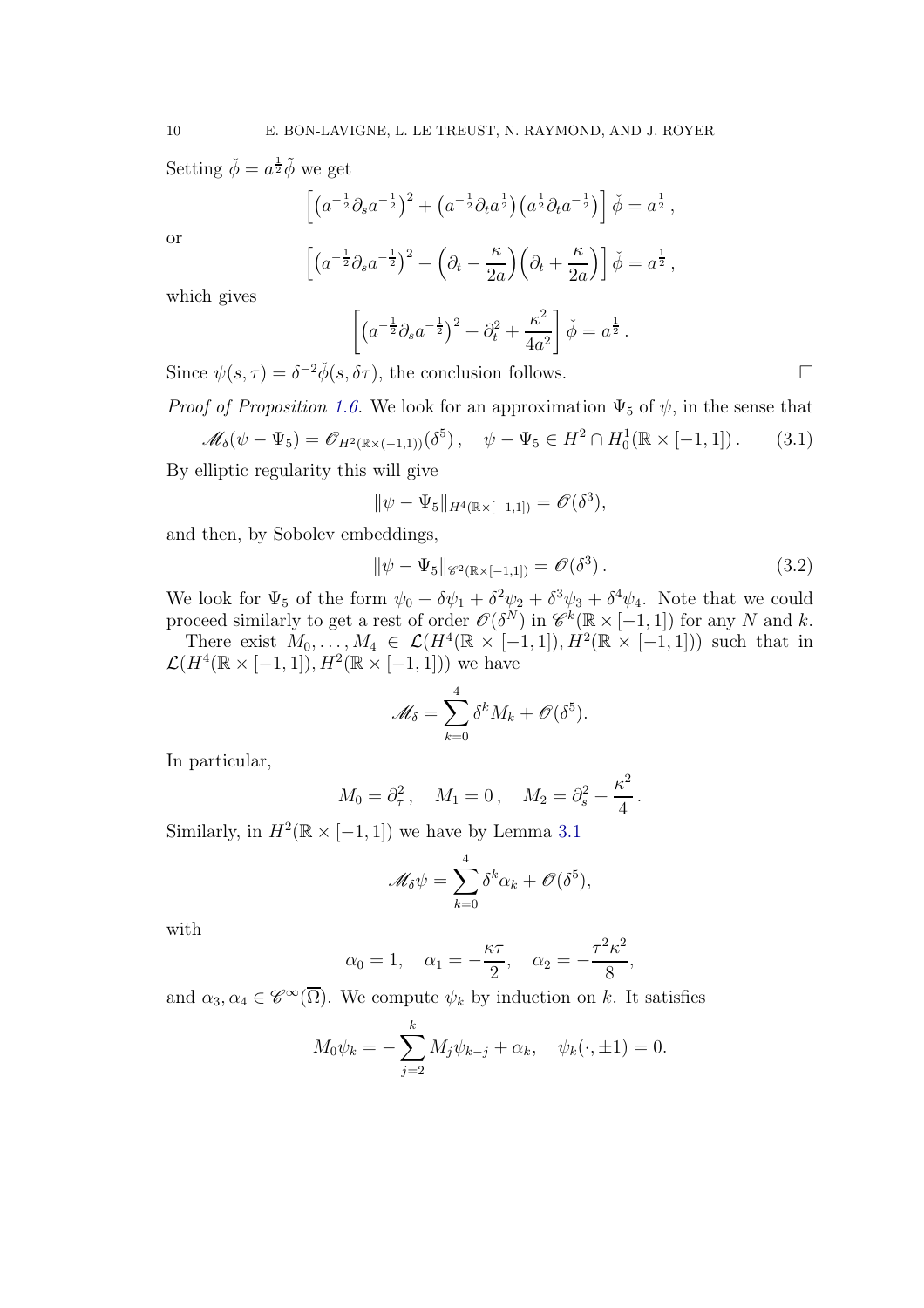This gives in particular

$$
\psi_0(s,\tau) = \frac{\tau^2 - 1}{2}, \quad \psi_1(s,\tau) = \frac{\kappa(s)}{12}(\tau - \tau^3).
$$

Then  $\psi_2$  has to be a solution of

$$
M_0\psi_2 = -M_2\psi_0 - \frac{\kappa^2\tau^2}{8} = \frac{\kappa^2}{4}\left(-\frac{\tau^2-1}{2}-\frac{\tau^2}{2}\right) = \frac{\kappa^2}{4}\left(\frac{1}{2}-\tau^2\right).
$$

This leads to take

$$
\psi_2(s,\tau) = \frac{\kappa^2}{4} \left( \frac{\tau^2 - 1}{4} - \frac{\tau^4 - 1}{12} \right) = \frac{\kappa^2}{4} \left( \frac{\tau^2}{4} - \frac{\tau^4}{12} - \frac{1}{6} \right) .
$$

Due to the asymptotic behavior of  $\phi$  given in Proposition [1.3,](#page-2-0)  $\psi - \psi_0$  belongs to the Schwartz class. Thus,  $\Psi_5$  satisfies [\(3.1\)](#page-9-0) and hence [\(3.2\)](#page-9-1). Now setting  $\Psi = \psi_0 + \delta \psi_1 + \delta^2 \psi_2$  we deduce

$$
\|\psi - \Psi\|_{\mathscr{C}^2(\mathbb{R}\times[-1,1])} = \mathscr{O}(\delta^3).
$$

This gives

$$
\|\delta^{-2}\tilde{\phi}(s,\delta\tau) - a(s,\delta\tau)^{-\frac{1}{2}}\Psi\|_{\mathscr{C}^2(\mathbb{R}\times[-1,1])} = \mathscr{O}(\delta^3)
$$

or

$$
\left\|\delta^{-2}\tilde{\phi}(s,\delta\tau) - \left(1 + \delta\tau \frac{\kappa}{2} + \delta^2 \frac{3}{8}\tau^2\kappa^2\right)\Psi\right\|_{\mathscr{C}^2(\mathbb{R}\times[-1,1])} = \mathscr{O}(\delta^3).
$$

Then

<span id="page-10-0"></span>
$$
\left\| \delta^{-2} \tilde{\phi}(s, \delta \tau) - f_{\delta}(s, \tau) \right\|_{\mathscr{C}^2(\mathbb{R} \times [-1, 1])} = \mathscr{O}(\delta^3), \tag{3.3}
$$

where we have set

$$
f_{\delta}(s,\tau) = \psi_0 + \delta \left(\psi_1 + \frac{\tau \kappa}{2} \psi_0\right) + \delta^2 \left(\frac{3\tau^2 \kappa^2}{8} \psi_0 + \frac{\tau \kappa}{2} \psi_1 + \psi_2\right)
$$

We have

$$
f_{\delta}(s,\tau) = \frac{\tau^2 - 1}{2} - \frac{\delta \kappa(s)}{6} (\tau - \tau^3) + \delta^2 \kappa^2 P_2(\tau) ,
$$

where

$$
P_2(\tau) = \frac{3\tau^2(\tau^2 - 1)}{16} + \frac{\tau(\tau - \tau^3)}{24} + \frac{\tau^2}{16} - \frac{\tau^4}{48} - \frac{1}{24}.
$$

Let us explain why  $f_{\delta}$  has a unique minimun, non attained at infinity, and which is non-degenerate. Firstly, when  $s \notin \text{supp } \kappa$ , we have

$$
f_{\delta}(s,\tau) = \frac{\tau^2 - 1}{2} \ge -\frac{1}{2} = f_{\delta}(s,0).
$$

This shows that  $f_{\delta}$  has a minimum. This minimum is in fact strictly less than  $-\frac{1}{2}$  $\frac{1}{2}$  and thus attained at points where the curvature is not 0. Indeed, consider  $s_0$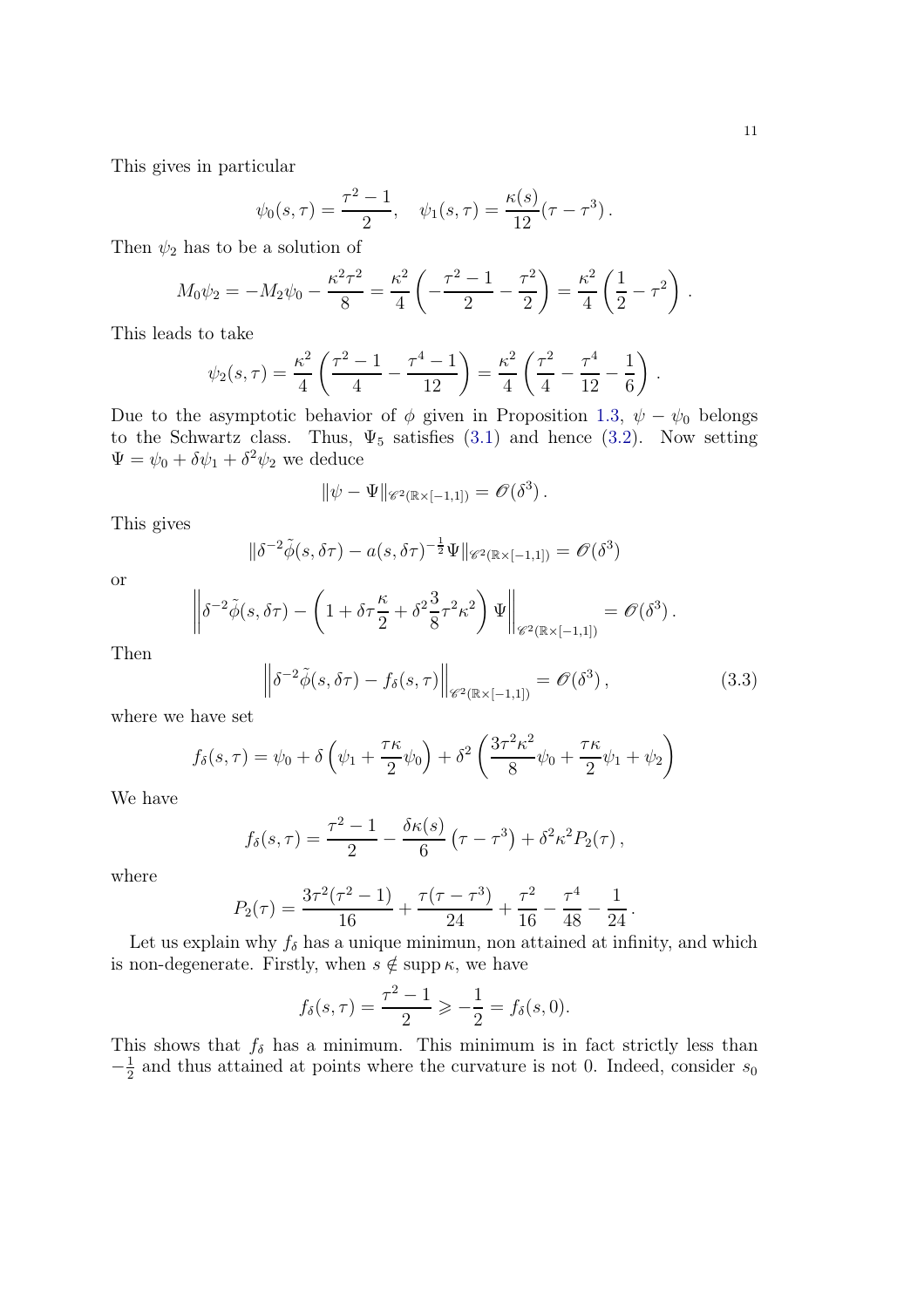the maximum of  $\kappa^2$ . We have  $\kappa(s_0) \neq 0$ ,  $\kappa'(s_0) = 0$ , and  $\kappa(s_0)\kappa''(s_0) < 0$ . Let us notice that

$$
f_{\delta}\left(s_0, \frac{\delta \kappa(s_0)}{6}\right) = -\frac{1}{2} + \delta^2 \kappa^2(s_0) \left(\frac{1}{72} - \frac{1}{36} - \frac{1}{24}\right) + \mathcal{O}(\delta^3)
$$
  
=  $-\frac{1}{2} - \frac{\delta^2 \kappa^2(s_0)}{18} + \mathcal{O}(\delta^3)$ .

This shows that, for  $\delta$  small enough,

$$
\inf_{(s,\tau)\in\mathbb{R}\times(-1,1)} f_{\delta}(s,\tau) \leqslant -\frac{1}{2} - \frac{\delta^2 \max \kappa^2}{18} + C\delta^3 < -\frac{1}{2},
$$

and that the infimum is a minimum (which is not attained at infinity).

Now we prove that for  $\delta$  small enough all the possible minima are non-degenerate. Consider a minimum  $(s_1, \tau_1)$  of  $f_\delta$ . We have  $\tau_1 \in (-1, 1)$  and  $\kappa(s_1) \neq 0$ . Moreover, we must have

$$
\partial_{\tau}f_{\delta}(s_1,\tau_1)=0\,,
$$

which implies that

<span id="page-11-0"></span>
$$
\tau_1 = \frac{\delta \kappa(s_1)}{6} + \mathcal{O}(\delta^2). \tag{3.4}
$$

Then,

$$
f_{\delta}(s_1, \tau_1) = -\frac{1}{2} - \frac{\delta^2 \kappa^2(s_1)}{18} + \mathcal{O}(\delta^3).
$$

With the upper bound on the minimum, we deduce that

$$
0 \leqslant \kappa^2(s_0) - \kappa^2(s_1) \leqslant C\delta.
$$

By using the uniqueness and non-degeneracy of the minimum, this implies that

<span id="page-11-1"></span>
$$
s_1 = s_0 + \mathcal{O}(\delta^{\frac{1}{2}}), \quad \tau_1 = \frac{\delta \kappa(s_0)}{6} + \mathcal{O}(\delta^2), \tag{3.5}
$$

.

where we used [\(3.4\)](#page-11-0) and that  $\kappa'(s_0) = 0$ .

Let us now estimate the second derivative of  $f_{\delta}$  at  $(s_1, \tau_1)$ . We have

$$
\partial_s^2 f_\delta(s_1, \tau_1) = -\frac{\kappa(s_0)\kappa''(s_0)}{9}\delta^2 + o(\delta^2), \quad \partial_s \partial_\tau f_\delta(s_1, \tau_1) = \mathcal{O}(\delta^{\frac{3}{2}}),
$$

and

$$
\partial_{\tau}^2 f_{\delta}(s_1, \tau_1) = 1 + \mathcal{O}(\delta^2).
$$

We infer that there exist  $\delta_0$ ,  $c > 0$  such that for all  $\delta \in (0, \delta_0)$  and all minimum  $(s_1, \tau_1),$ 

$$
\text{Hess}_{(s_1,\tau_1)} f_\delta \geq c\delta^2
$$

By definition, this means that the minima are non-degenerate.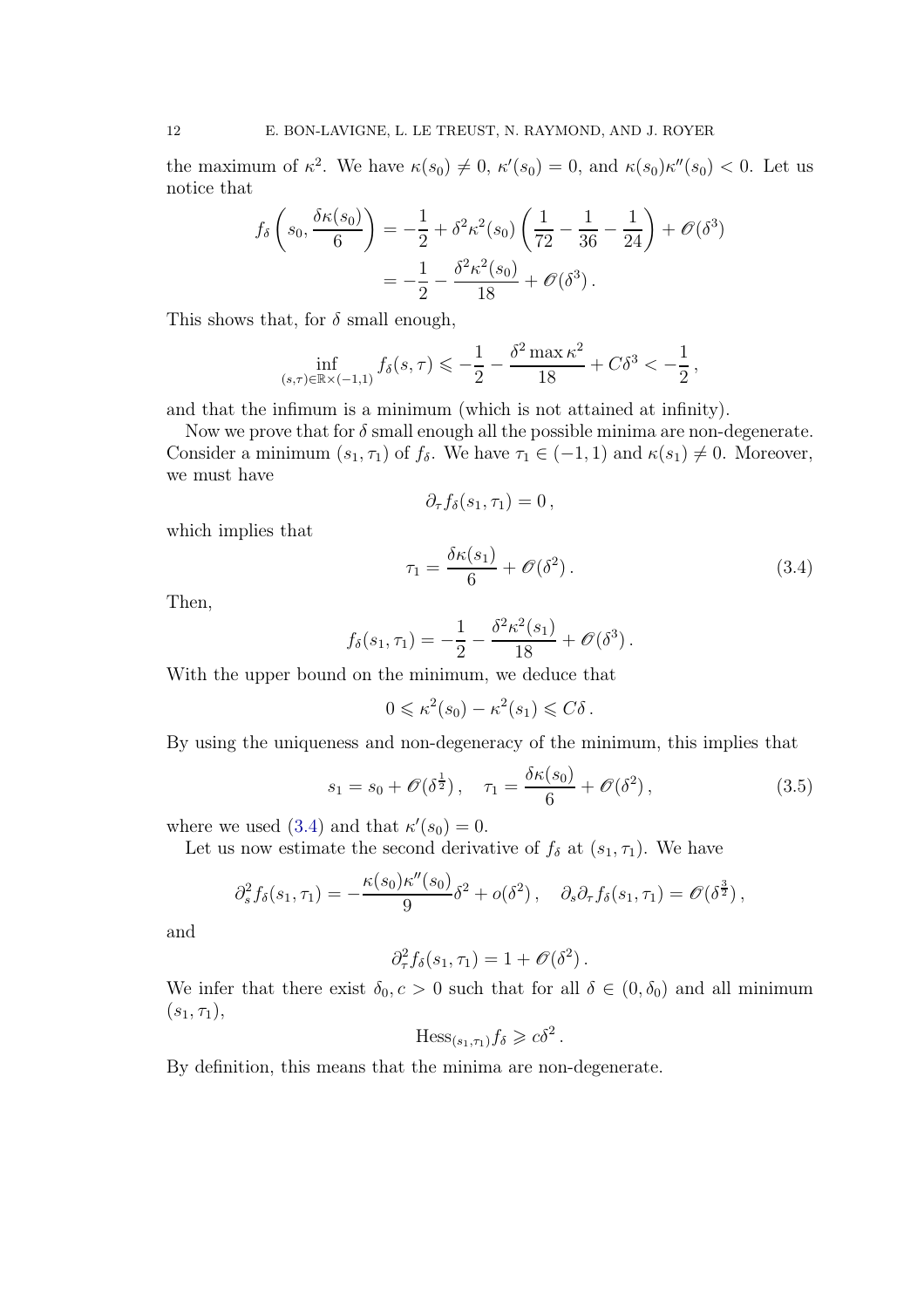Let us finally prove that there is only one minimum. Consider two minima  $X_1 = (s_1, \tau_1)$  and  $X_2 = (s_2, \tau_2)$ . From [\(3.5\)](#page-11-1), we have, uniformly in  $t \in [0, 1]$ ,

<span id="page-12-1"></span>
$$
X_1 + t(X_2 - X_1) = \left(s_0, \frac{\delta \kappa(s_0)}{6}\right) + \left(\mathcal{O}(\delta^{\frac{1}{2}}), \mathcal{O}(\delta^2)\right). \tag{3.6}
$$

Since the differential of  $f_{\delta}$  vanishes at  $X_1$ , the Taylor formula gives

$$
f_{\delta}(X_2) - f_{\delta}(X_1) = \int_0^1 (1-t) \text{Hess}_{X_1 + t(X_2 - X_1)} f_{\delta}(X_2 - X_1, X_2 - X_1) dt.
$$

By using [\(3.6\)](#page-12-1), we deduce as before that there exist  $\delta_0, c > 0$  such that for all  $\delta \in (0, \delta_0)$  and all  $t \in [0, 1],$ 

$$
\mathrm{Hess}_{X_1+t(X_2-X_1)} f_\delta \geq c\delta^2.
$$

This shows that

$$
0 = f_{\delta}(X_2) - f_{\delta}(X_1) \geq \frac{\delta^2}{2}|X_1 - X_2|^2.
$$

Therefore, for  $\delta$  small enough,  $f_{\delta}$  has a unique minimum  $X(\delta)$ , which is not attained at infinity and non-degenerate, and

$$
\mathrm{Hess}_{X(\delta)} f_{\delta} \geq c\delta^2.
$$

By a perturbative argument using [\(3.3\)](#page-10-0), this shows that  $\delta^{-2} \tilde{\phi}(s, \delta \tau)$  has also a unique minimum, which is not attained at infinity and non-degenerate. The same conclusion follows for  $\phi$ .

### 4. Upper bound for the bottom of the spectrum

<span id="page-12-0"></span>This last section is devoted to the proof of Theorem [1.4.](#page-3-1) From the min-max principle, we have

$$
\inf \mathrm{sp}(\mathscr{P}_h) = \inf_{\psi \in H_0^1(\Omega) \setminus \{0\}} \frac{\|(-ih\nabla - \mathbf{A})\psi\|^2 - h\|\psi\|^2}{\|\psi\|^2}.
$$

From Lemma [2.1,](#page-4-1) we have

<span id="page-12-2"></span>
$$
\inf \mathrm{sp}(\mathscr{P}_h) = \inf_{u \in H_0^1(\Omega) \setminus \{0\}} \frac{4h^2 \int_{\Omega} e^{-2\phi/h} |\partial_{\overline{z}} u|^2 \mathrm{d}x}{\int_{\Omega} e^{-2\phi/h} |u|^2 \mathrm{d}x} \,. \tag{4.1}
$$

Let us construct a convenient test function. It is natural to consider a test function in the form

$$
u(x) = f(x)\chi(x) ,
$$

where  $f \in \mathscr{O}(\Omega) \cap H^1(\Omega)$  is such that  $f(x_{\min}) \neq 0$  and  $\chi$  is of the form  $\chi = \rho \circ \Theta^{-1}$ with  $\rho(s, \pm \delta) = 0$  and  $\rho(s, t) = 1$  for all  $s \in \mathbb{R}$  and  $t \in (-\delta + \epsilon, \delta - \epsilon)$ . This function  $\rho$  will be determined below to optimize an upper bound, see [\(4.5\)](#page-14-0).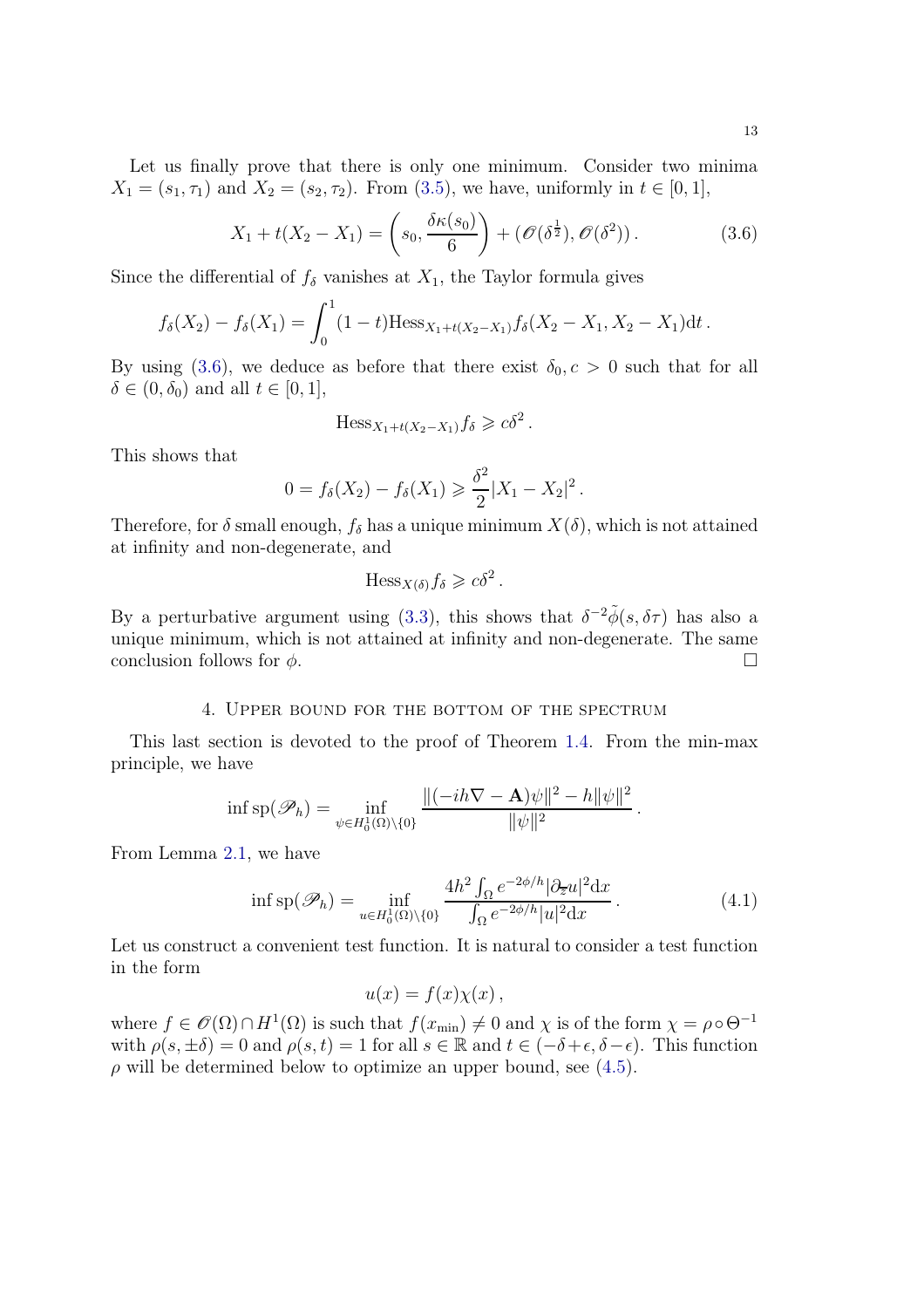# 4.1. **Estimate of the numerator.** By using the change of variable  $\Theta$ , we have

<span id="page-13-1"></span>
$$
4h^2 \int_{\Omega} e^{-2\phi/h} |\partial_{\overline{z}} u|^2 dx
$$
  
=  $h^2 \int_{\Omega_0} e^{-2\tilde{\phi}(s,t)/h} |\tilde{f}(s,t)|^2 (a^{-2} |\partial_s \rho|^2 + |\partial_t \rho|^2) a(s,t) ds dt$ , (4.2)

with  $\tilde{\phi} = \phi \circ \Theta$  and  $\tilde{f} = f \circ \Theta$ . Since  $\rho$  is constant on  $\mathbb{R} \times [-\delta + \epsilon, \delta - \epsilon]$ , the right-hand side is actually an integral over  $\mathbb{R} \times ((-\delta, -\delta + \epsilon) \cup (\delta - \epsilon, \delta))$ . We begin with the contribution of the integral over  $\mathbb{R} \times (\delta - \epsilon, \delta)$ . Thanks to the Taylor formula near  $t = \delta$ , we have

$$
\int_{\mathbb{R}} ds \int_{\delta-\epsilon}^{\delta} dt \, e^{-2\tilde{\phi}(s,t)/h} |\partial_t \rho|^2 |\tilde{f}(s,t)|^2 a(s,t) \n\leq (1 + C\epsilon + C\epsilon^2/h) \int_{\mathbb{R}} ds \int_{\delta-\epsilon}^{\delta} dt \, e^{-2(t-\delta)\partial_t \tilde{\phi}(s,\delta)/h} |\partial_t \rho|^2 |\tilde{f}(s,t)|^2 a(s,\delta).
$$

We also want to replace  $|\tilde{f}(s,t)|^2$  by  $|\tilde{f}(s,\delta)|^2$ . To do so, we remark that, for all  $(s, t) \in \mathbb{R} \times (\delta - \epsilon, \overline{\delta}),$ 

$$
\left| |\tilde{f}(s,t)|^2 - |\tilde{f}(s,\delta)|^2 \right| \leq 2\text{Re} \int_t^{\delta} |\tilde{f}(s,\tau)||\partial_t \tilde{f}(s,\tau)| d\tau
$$
  

$$
\leq \left( \|\tilde{f}(s,\cdot)\|_{L^2([\delta-\epsilon,\delta])}^2 + \|\partial_t \tilde{f}(s,\cdot)\|_{L^2([\delta-\epsilon,\delta])}^2 \right) ,
$$

so that

$$
\int_{\mathbb{R}} ds \int_{\delta-\epsilon}^{\delta} dt \, e^{-2(t-\delta)\partial_t \tilde{\phi}(s,\delta)/h} |\partial_t \rho|^2 a(s,\delta) \left| |\tilde{f}(s,t)|^2 - |\tilde{f}(s,\delta)|^2 \right| \leq \int_{\mathbb{R}} ds \, a(s,\delta) R(s,\epsilon,h) ,
$$

with

<span id="page-13-0"></span>
$$
R(s,\epsilon,h) = \left( \|\tilde{f}(s,\cdot)\|_{L^2([\delta-\epsilon,\delta])}^2 + \|\partial_t \tilde{f}(s,\cdot)\|_{L^2([\delta-\epsilon,\delta])}^2 \right) \int_{\delta-\epsilon}^{\delta} dt \, e^{-2(t-\delta)\partial_t \tilde{\phi}(s,\delta)/h} |\partial_t \rho|^2. \tag{4.3}
$$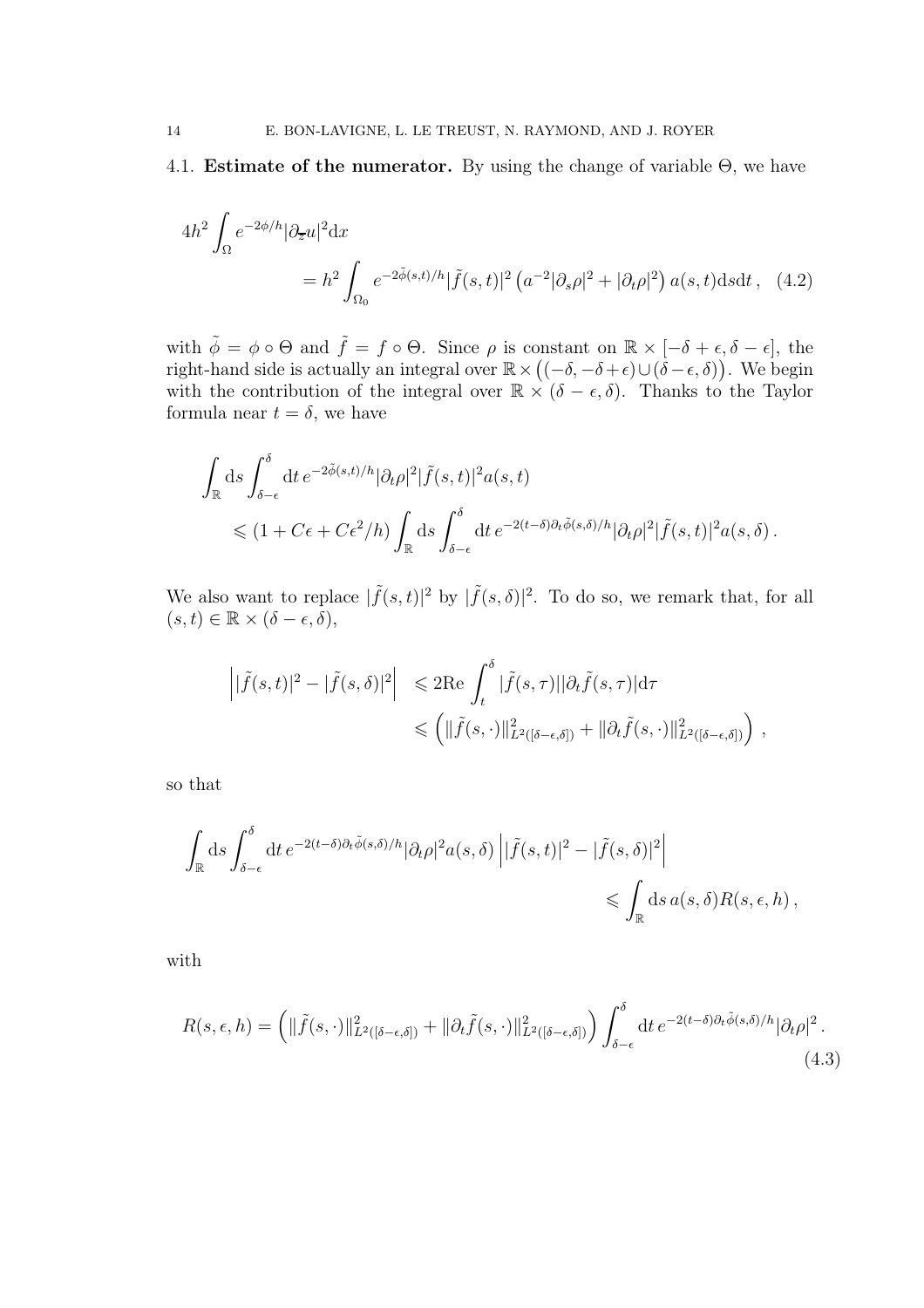15

Therefore,

<span id="page-14-2"></span>
$$
\int_{\mathbb{R}} ds \int_{\delta-\epsilon}^{\delta} dt \, e^{-2\tilde{\phi}(s,t)/h} |\partial_t \rho|^2 |\tilde{f}(s,t)|^2 a(s,t)
$$
  
\n
$$
\leq (1 + C\epsilon + C\epsilon^2/h) \int_{\mathbb{R}} ds \int_{\delta-\epsilon}^{\delta} dt \, e^{-2(t-\delta)\partial_t \tilde{\phi}(s,\delta)/h} |\partial_t \rho|^2 |\tilde{f}(s,t)|^2 a(s,\delta)
$$
  
\n
$$
\leq (1 + C\epsilon + C\epsilon^2/h) \Big( \int_{\mathbb{R}} ds \int_{\delta-\epsilon}^{\delta} dt \, e^{-2(t-\delta)\partial_t \tilde{\phi}(s,\delta)/h} |\partial_t \rho|^2 |\tilde{f}(s,\delta)|^2 a(s,\delta)
$$
  
\n
$$
+ \int_{\mathbb{R}} ds \, a(s,\delta) R(s,\epsilon,h) \Big).
$$
\n(4.4)

Looking at the right-hand-side suggests to consider a function  $\rho$  that minimizes  $\int_{\delta-\epsilon}^{\delta} dt e^{-2(t-\delta)\partial_t \tilde{\phi}(s,\delta)/h} |\partial_t \rho|^2$  among the H<sup>1</sup>-functions equal to 1 in  $\delta-\epsilon$  and 0 in  $\delta$ . This leads to the explicit choice

<span id="page-14-0"></span>
$$
\rho(s,t) = \frac{1 - e^{2(t-\delta)\partial_t \tilde{\phi}(s,\delta)/h}}{1 - e^{-2\epsilon \partial_t \tilde{\phi}(s,\delta)/h}}, \quad \forall (s,t) \in \mathbb{R} \times (\delta - \epsilon, \delta).
$$
 (4.5)

.

The minimum satisfies

$$
\int_{\delta-\epsilon}^{\delta} dt \, e^{-2(t-\delta)\partial_t \tilde{\phi}(s,\delta)/h} |\partial_t \rho|^2 = \frac{2\partial_t \tilde{\phi}(s,\delta)}{h(1 - e^{-2\varepsilon \partial_t \tilde{\phi}(s,\delta)/h})}
$$

We recall from Proposition [1.3](#page-2-0) that  $\partial_t \tilde{\phi}(s, \delta) = \partial_\nu \phi(\Theta(s, \delta))$  is uniformly positive. Choosing  $\epsilon = h |\ln h|$ , we get, uniformly with respect to s,

<span id="page-14-1"></span>
$$
\int_{\delta-\epsilon}^{\delta} dt \, e^{-2(t-\delta)\partial_t \tilde{\phi}(s,\delta)/h} |\partial_t \rho|^2 = \frac{2\partial_t \tilde{\phi}(s,\delta)}{h} + o(h^{-1}) = \mathcal{O}(h^{-1}),\tag{4.6}
$$

where we used that  $\Theta$  and  $\Theta^{-1}$  have uniformly bounded Jacobians.

Using that  $f \in H^1(\Omega)$ , we get

 $\ddot{\phantom{0}}$ 

$$
\int_{\mathbb{R}} ds \left( \|\tilde{f}(s,\cdot)\|_{L^2([\delta-\epsilon,\delta])}^2 + \|\partial_t \tilde{f}(s,\cdot)\|_{L^2([\delta-\epsilon,\delta])}^2 \right) \xrightarrow[\epsilon \to 0]{} 0,
$$

so that, with  $(4.3)$  and  $(4.6)$ , it follows that

$$
\int_{\mathbb{R}} ds \, a(s, \delta) R(s, \epsilon, h) = o_{h \to 0}(h^{-1}).
$$

With [\(4.4\)](#page-14-2), this gives

$$
\int_{\mathbb{R}} ds \int_{\delta-\epsilon}^{\delta} dt \, e^{-2\tilde{\phi}(s,t)/h} |\partial_t \rho|^2 |\tilde{f}(s,t)|^2 a(s,t) \n\leq 2h^{-1} \int_{\mathbb{R}} \partial_\nu \phi(\Theta(s,\delta)) |\tilde{f}(s,\delta)|^2 a(s,\delta) ds + o_{h\to 0}(h^{-1}).
$$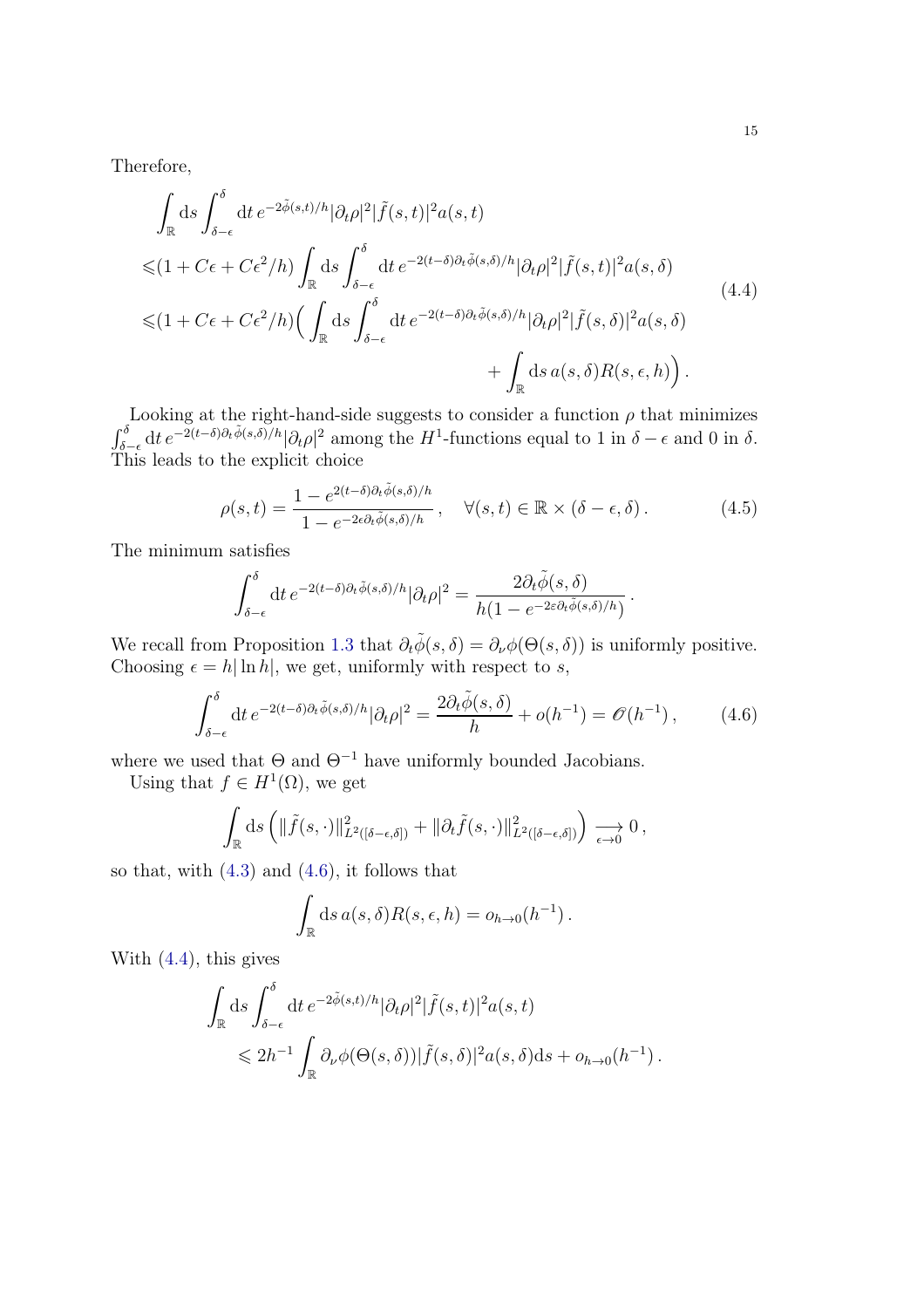Let us now come back to  $(4.2)$ . Considering the term with the tangential derivative, we get with similar computations

$$
\int_{\mathbb{R}} ds \int_{\delta-\epsilon}^{\delta} dt e^{-2\tilde{\phi}(s,t)/h} |\partial_s \rho|^2 |\tilde{f}(s,t)|^2 a(s,t) = o_{h\to 0}(h^{-1}).
$$

We play the same game with the contribution of the integral over  $\mathbb{R} \times (-\delta, -\delta + \epsilon)$ in [\(4.2\)](#page-13-1) (notice that  $\partial_t \tilde{\phi}(s, -\delta) = -\partial_\nu \phi(\Theta(s, -\delta))$  is now uniformly negative). We get

$$
4h^2 \int_{\Omega} e^{-2\phi/h} |\partial_{\overline{z}} u|^2 \mathrm{d}x \leq 2h \|(\partial_{\nu}\phi)^{\frac{1}{2}} f\|_{\partial\Omega}^2 + o_{h \to 0}(h) .
$$

### 4.2. Estimate of the denominator and conclusion. We have

$$
\int_{\Omega} e^{-2\phi/h} |u|^2 dx = \int_{\Omega} e^{-2\phi/h} |f(x)\chi(x)|^2 dx
$$
  
=  $e^{-2\phi_{\min}/h} \int_{\Omega} e^{-2(\phi - \phi_{\min})/h} |f(x)\chi(x)|^2 dx$ .

The Laplace method yields

$$
\int_{\Omega} e^{-2\phi/h} |u|^2 dx = h e^{-2\phi_{\min}/h} \left( |f(x_{\min})|^2 \frac{\pi}{\sqrt{\det \text{Hess}_{x_{\min}} \phi}} + o_{h \to 0}(1) \right).
$$

With [\(4.1\)](#page-12-2), this shows that

$$
\inf \mathrm{sp}(\mathscr{P}_h) \leqslant 2\sqrt{\det \mathrm{Hess}_{x_{\min}}\phi} \frac{\|(\partial_\nu \phi)^{\frac{1}{2}} f\|_{\partial \Omega}^2}{\pi |f(x_{\min})|^2} (1 + o_{h \to 0}(1)) e^{2\phi_{\min}/h},
$$

and Theorem [1.4](#page-3-1) since this estimate holds for all the functions f in  $\mathscr E$ .

# **ACKNOWLEDGMENTS**

N.R. is grateful to David Krejčiřík for sharing the reference [\[7\]](#page-16-2).

#### **REFERENCES**

- <span id="page-15-3"></span>[1] J.-M. Barbaroux, L. Le Treust, N. Raymond, and E. Stockmeyer. On the semiclassical spectrum of the Dirichlet-Pauli operator. J. Eur. Math. Soc. (JEMS), 23(10):3279–3321, 2021.
- <span id="page-15-5"></span>[2] C. Cheverry and N. Raymond. A guide to spectral theory—applications and exercises. Birkhäuser Advanced Texts: Basler Lehrbücher. [Birkhäuser Advanced Texts: Basel Textbooks]. Birkhäuser/Springer, Cham, [2021] ©2021. With a foreword by Peter D. Hislop.
- <span id="page-15-1"></span>[3] P. Duclos and P. Exner. Curvature-induced bound states in quantum waveguides in two and three dimensions. Rev. Math. Phys., 7(1):73–102, 1995.
- <span id="page-15-2"></span>[4] T. Ekholm and H. Kovařík. Stability of the magnetic Schrödinger operator in a waveguide. Comm. Partial Differential Equations, 30(4-6):539–565, 2005.
- <span id="page-15-4"></span>[5] T. Ekholm, H. Kovařík, and F. Portmann. Estimates for the lowest eigenvalue of magnetic Laplacians. J. Math. Anal. Appl., 439(1):330–346, 2016.
- <span id="page-15-0"></span>[6] P. Exner. A twisted Landau gauge. Phys. Lett. A, 178(3-4):236–238, 1993.